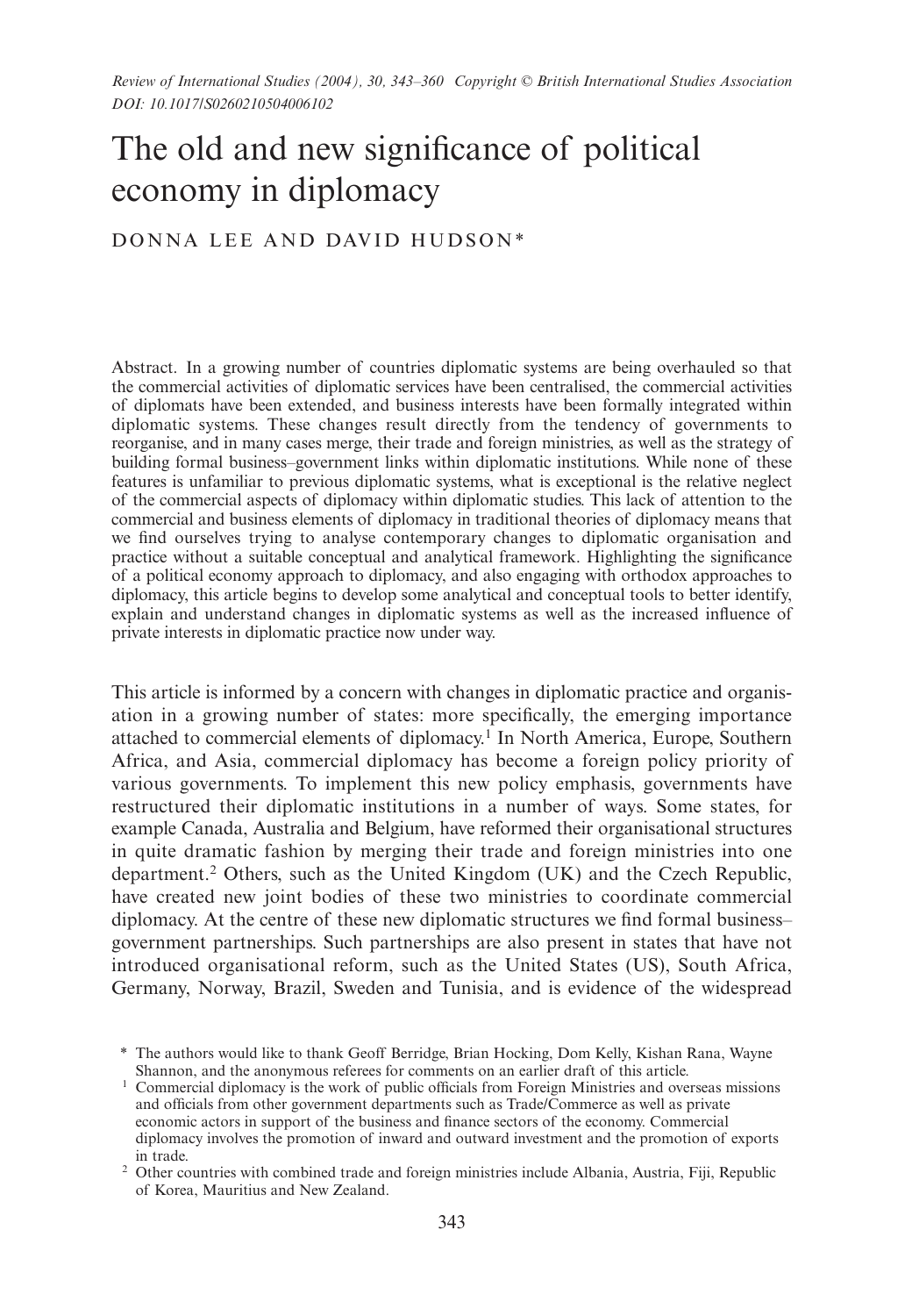prioritisation of commercial diplomacy in the international objectives of an increasing number of states. The development of formal business–government linkages within government as well as increased government spending in support of business interests are now a common feature of commercial diplomacy. In sum, governments are reorganising their diplomatic systems so that commercial activities are far more centralised and the commercial activities of diplomats are extended. More crucially, new diplomatic practices based upon the ascendancy of business interests within diplomatic systems have begun to emerge.

With such changes already established in many countries, and under consideration in many others, we may well be witnessing substantively significant changes to the practice of diplomacy in the twenty-first century: changes that are fashioned by commercial interests. What are the key features of this diplomacy? First, it combines the economic and the political at both domestic and international levels. Second, government–business partnerships have become the key organising principle as well as an attribute of the state in the world economy. Third, the public interest is conceptualised as a collective expression of private interests. As this article shows, some of these features are common to most diplomatic systems of the Western and non-Western world. What is uncommon, however, is the recognition of these features in the canon of diplomatic studies, $3$  rendering them present-but-invisible in most accounts of the theory of diplomacy and practice. Thus, while orthodox diplomatic studies might usefully explain traditional interstate high politics in bilateral and multilateral settings, it fails to identify, explain and understand many changes to diplomatic systems and in particular the increased influence of private interests in diplomacy which is of growing relevance today.

<sup>3</sup> By canon of diplomatic studies we mean the body of work written by scholars largely from the UK and the US that forms the core reading material for diplomatic studies courses in UK and US universities. These include: G. Ball, *Diplomacy for a Crowded World* (London: Bodley Head, 1976): G.R. Berridge, *Diplomacy: Theory and Practice,* 2nd edn. (Basingstoke: Palgrave, 2002); François de Callières, *The Art of Diplomacy,* edited by M.A. Keens-Soper and K.W. Schweizer (Leicester: Leicester University Press, 1983); H. Kissinger, *Diplomacy* (New York: Simon & Schuster, 1994); H. Nicolson, *The Evolution of Diplomatic Method: Being the Chichele Lectures delivered at the University of Oxford in November 1953* (Leicester: Diplomatic Studies Programme, University of Leicester, 1998); Sir E. Satow, *A Guide to Diplomatic Practice,* 2nd edn. (London: Longman, 1922); Adam Watson, *Diplomacy: The Dialogue between States* (London: Eyre Methuen, 1982); A. de Wicquefort, *The Embassador and His Functions* (translated by J. Digby in 1716 and reproduced by the Centre for the Study of Diplomacy, University of Leicester, 1997). Also general texts such as R.P. Barston, *Modern Diplomacy,* 2nd edn. (London: Longman, 1997); G.A. Craig and A.L. George, *Force and Statecraft: Diplomatic Problems of our Time* (Oxford: Oxford University Press, 1995); A. Eban, *Diplomacy for the Next Century (*New Haven, CT: Yale University Press, 1998): C.W Freeman, *Arts of Power: Statecraft and Diplomacy* (Washington, DC: United States Institute of Peace Press, 1997); A. George, *Forceful Persuasion: Coercive Diplomacy as an Alternative to War (*Washington, DC: United States Institute of Peace Press, 1991); K. Hamilton and R. Langhorne, *The Practice of Diplomacy (*London: Routledge, 1995); P.G. Lauren, *Diplomacy: New Approaches in History, Theory and Policy* (New York: Free Press, 1979); ; W.B. Macomber, *The Angel's Game: A Handbook of Modern Diplomacy* (New York: Stein and Day, 1975); P. Marshall, *Positive Diplomacy (*Basingstoke: Macmillan, 1999); the chapter 'Diplomacy' in H. G. Morgenthau, *Politics Among Nations: The Struggle for Power and Peace,* 2nd edn. (New York: Knopf, 1955); E. Plischke, *Modern Diplomacy: The Art and the Artisans* (Washington, DC: American Enterprise Institute for Public Policy Research, 1979); M. Stearns, *Talking to Strangers: Improving American Diplomacy at Home and Abroad* (Princeton, NJ: Princeton University Press/Twentieth Century Fund, 1999); and A.L. Steigman, *The Foreign Service of the United States: First Line of Defense* (Boulder, CO: Westview Press, 1985). We also include the journal *Diplomacy & Statecraft* within this canon. In using the term canon we do not wish to imply that diplomatic studies lacks diversity but argue that approaches that challenge this canon are rarely listed as core reading material.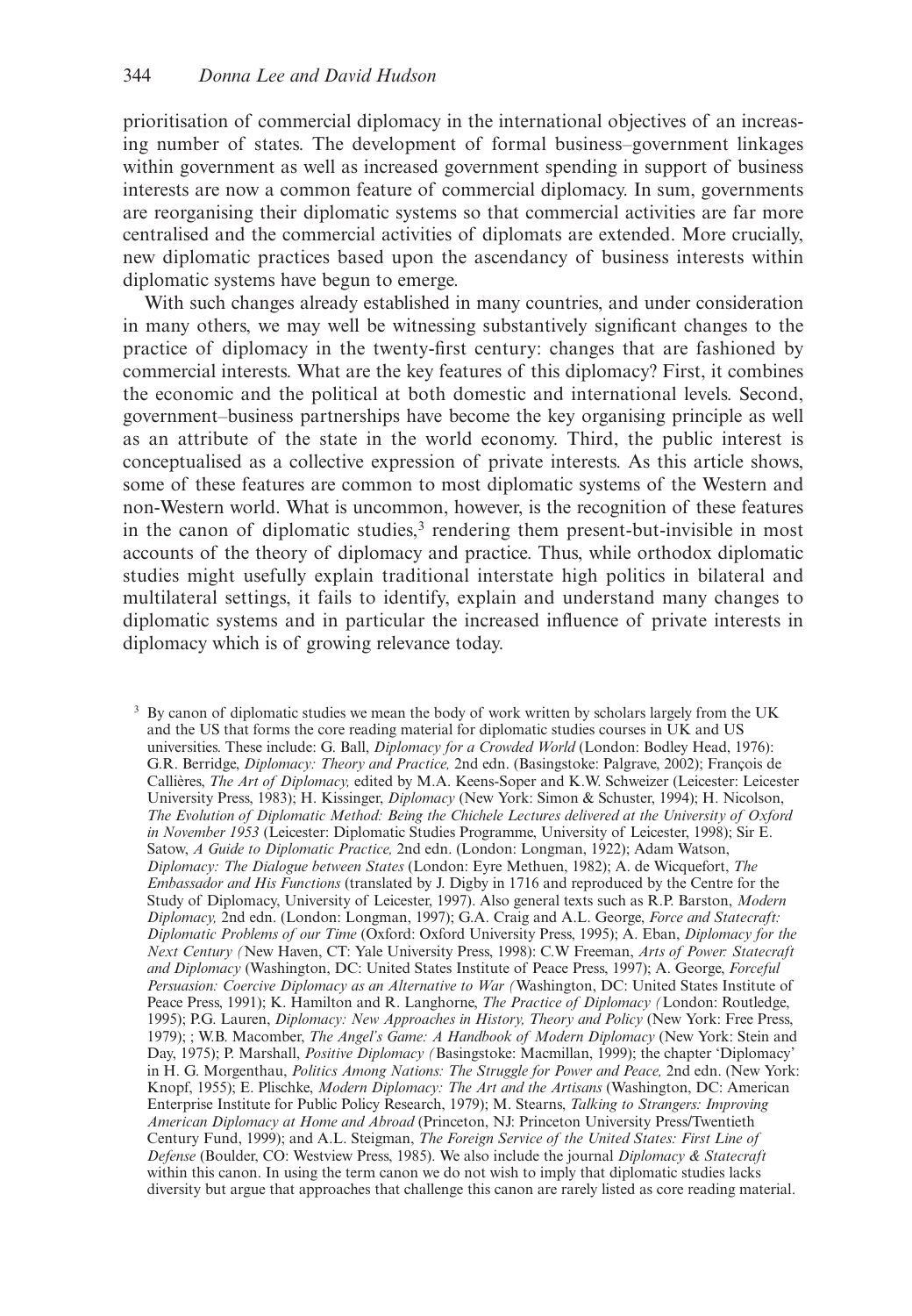The current diplomatic system  $-$  a system in which commercial activities predominate in terms of the relative percentage of resources spent on them – challenges a number of inferences that are core to the dominant view of diplomacy found in the canon of diplomatic studies. These include structural inferences such as the separation of politics and economics in diplomatic processes and the conceptualisation of diplomacy as an autonomous political process as well as an attribute of the general political interest in the international political domain. Also included is the stronger inference that traditional diplomacy is the privileged domain of professional diplomats, conducted almost exclusively by Foreign Service personnel and officials from Foreign Ministries. We thus find ourselves conceptualising and analysing a diplomatic system that is at variance with the chief intellectual tenets of diplomatic studies. The challenge now is to develop a way of conceptualising and analysing diplomacy that can identify, explain and understand these sorts of changes to diplomatic practice.

This article takes up this challenge. It first asserts that diplomatic practice is and always has been much more than the traditional interstate high politics that it has largely been portrayed as, and in so doing rejects the implicit novelty of commercial diplomacy contained within traditional accounts. This is not to conclude that nothing has changed. Instead, the argument is that commercial diplomacy has always been an integral part of diplomatic practices, but that its *form* is currently undergoing restructuring, that is, the relationship between government and business is changing with important consequences for diplomatic practice.

In order to make such an argument the article will proceed as follows. First, it rehearses the traditional and popular account of diplomacy; that is, diplomatic relations are the very stuff of 'high' politics. Such an account is flawed because it is a partial, indeed singular, rendering of a more complex and multifaceted history of diplomatic practices. An explanation for this myopia is found in the way the academic relationship between diplomacy and International Relations (IR) is constructed.4 Thus the second part of the article concerns itself with how hegemonic interpretations of international relations serve to impose a contrived understanding of diplomacy. The article argues that the dominant interpretation revolves around a series of dichotomies that mask alternative 'origins' of diplomacy and diplomatic systems. Third, clearing the ground for a political economy approach, the article recounts some alternative origins of diplomatic practices, and thus their historical form. In order to explain the continued relative neglect of these alternative accounts the article engages with the theme of IR as an ongoing discourse. Once this is done, we will be in a better position to analyse the contemporary changes in diplomatic institutions first highlighted. The conclusion presents these as changes *contained within* an unbroken diplomatic tradition of ongoing public and private engagement, something that has been obscured by the predominant rationalist approach found in the diplomatic studies canon. In approaching diplomacy in the first instance as

<sup>4</sup> We follow the conventional use of the nomenclature international relations and International Relations, respectively, to distinguish between 'belonging' and 'referring'. Lower-case international relations are those structures, agents and processes that *belong* to the realm that is the focus of study, and the capitalised International Relations, or IR, *refers* to conceptualisations of these and thus the discipline of study. The need to do this, as will become clear, is that although the two clearly relate to one another they do not necessarily correspond to each other.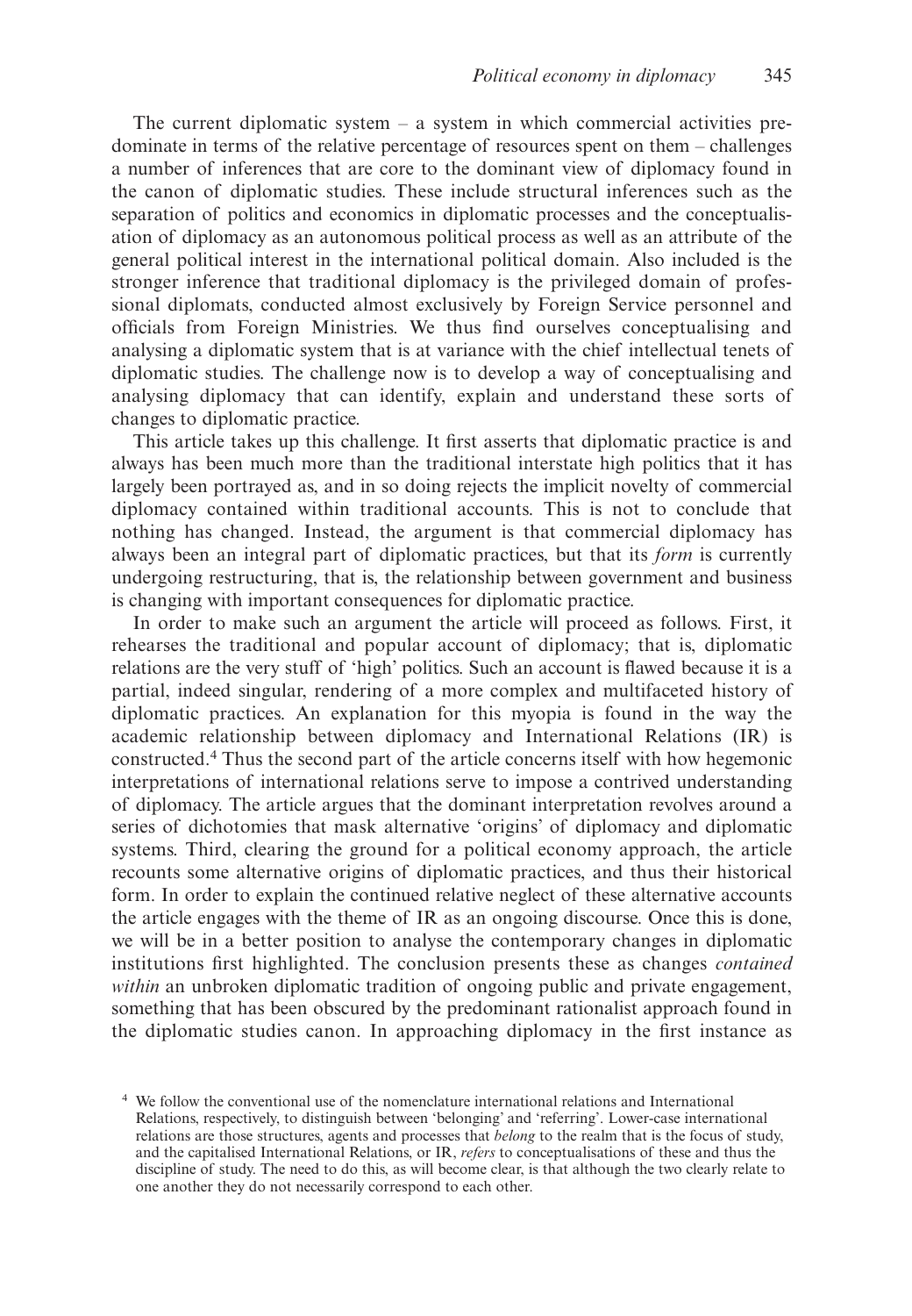containing political and economic elements, analysis is then able to focus upon changing public–private relationships within state structures. We could then begin to address crucial issues which as yet have largely been ignored, remain paradoxical or unanswerable, in the current diplomatic studies schema and justify the need for a political economy approach to diplomacy. These would include for example:

- The changing institutional structures of national diplomatic systems;
- Normative issues regarding the relationship between private business interests and the public interest;
- The reconfiguring of diplomatic actor identities as private actors become officially involved in diplomatic processes;
- Discourses of a profession in peril.

The neglect of the economic dimension of diplomacy in orthodox studies has proved particularly costly in the study, for example, of the impact of non-state actors in multilateral and bilateral diplomacy. The scope for international business groups such as the International Chamber of Commerce, the World Economic Forum, and the Transatlantic Business Dialogue, to influence multilateral diplomacy at the international level has grown with the creation and development of, for example, the GATT/WTO, the United Nations and economic summits.<sup>5</sup> And at the domestic level, there is a much broader scope of methods of bilateral diplomacy than is suggested by orthodox studies as a result of public–private networks found in the diplomatic services of many countries.<sup>6</sup> Equally, orthodox studies tend to lose sight of the important expert and technical advice provided by epistemic communities who enjoy formal authority in multilateral and bilateral diplomacy especially since economic negotiations have become more technical and complex on issues such as intellectual property and services.7

# **Constituting the canon**

. . . issues of trade; issues of investment, of science, of agriculture; issues of the environment, of transport, crime-fighting, drug-busting, all these things have now interrupted the traditional world of diplomacy.

. . . it is increasingly difficult to distinguish between what is political in diplomacy and what is economic, and indeed, whether there is a dividing line between the two which has any validity at all.<sup>8</sup>

<sup>5</sup> See D. Kelly, 'The International Chamber of Commerce as a Diplomatic Actor', *Discussion Papers in Diplomacy*, no. 67 (The Hague: Netherlands Institute of International Relations 'Clingendael', 2000); G. Pigman, 'A Multifunctional Case Study for Teaching International Political Economy: The World Economic Forum as Shar-pei or Wolf in Sheep's Clothing?', *International Studies Perspectives*, 3 (2002), pp. 291–309; N. Bayne and S. Woolcock, *The New Economic Diplomacy: Decision-making and Negotiation in International Economic Relations* (Hampshire: Ashgate, 2003).

<sup>6</sup> See series of articles by D. Lee, R. Coolsaet, E. Potter, and K. Rana in the 'Policy Forum on Commercial and Economic Diplomacy', in *International Studies Perspectives,* vol. 5 (2004), pp. 50–70.

<sup>7</sup> See Bayne and Woolcock, *The New Economic Diplomacy*, pp. 61–2.

<sup>8</sup> Excerpts from speech by Christopher Meyer, British Ambassador to the United States, 24 March 1998, Foreign and Commonwealth Office, 'The Future of Diplomacy', available at http://britaininfo.org/bistext/embassy/24mar98.stm. (accessed May 2000).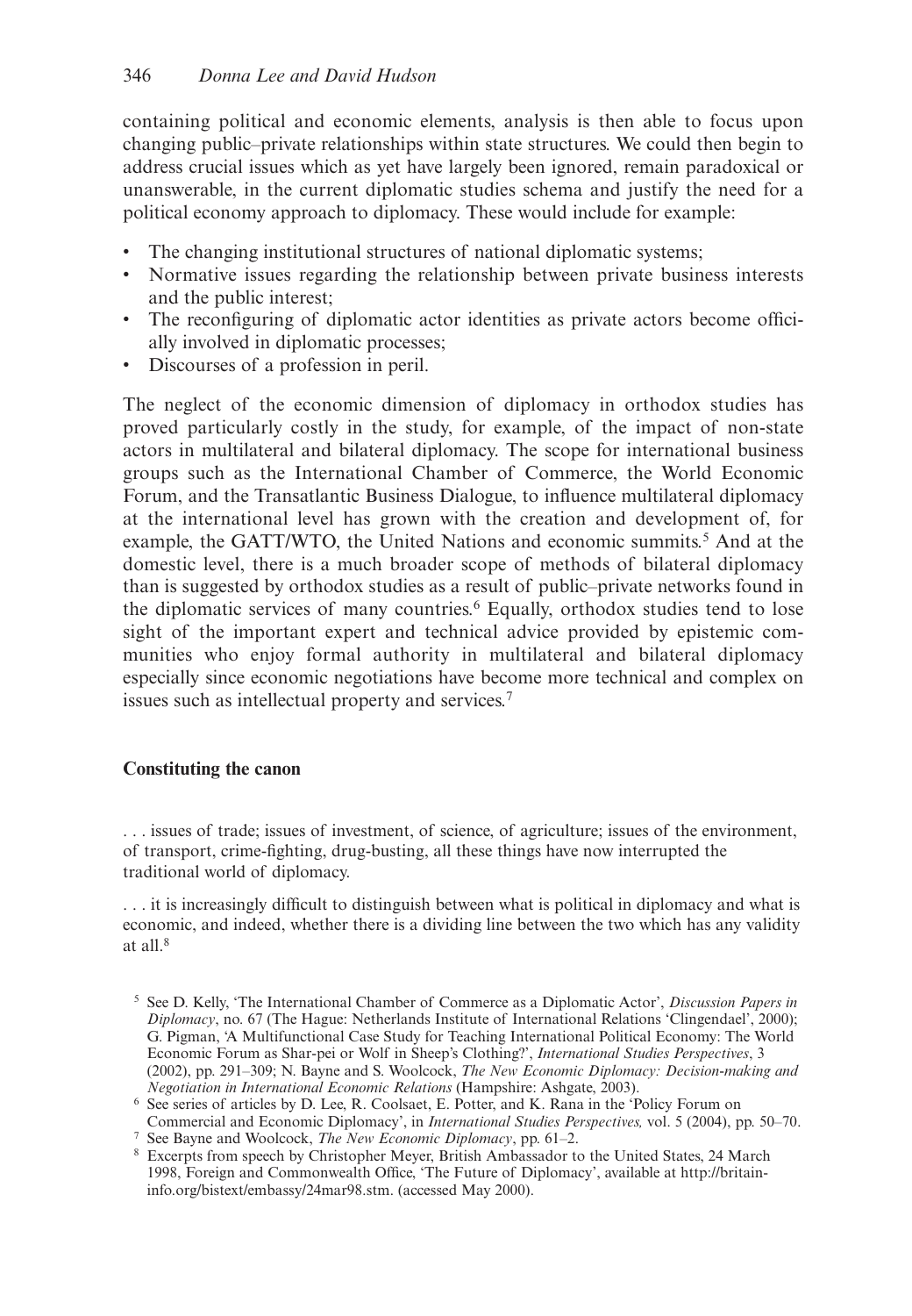Commercial Sections of Foreign Ministries and overseas missions, as well as Consuls, have always had an important role to play in commercial diplomacy. It is, however, Consular Sections of Embassies and Consuls that are most commonly associated with overseas commercial activity. The functional distinctions between the Consular Service and the Foreign Service have been reinforced historically by the development of entirely different career tracks for Commercial Officers, Consuls and the Foreign/Diplomatic Service in most if not all countries. The former were, and remain, the poorer cousins while the latter is the home of the high-flyers and also, perhaps more importantly, recruited from the social elite. Indeed, social and cultural factors have been significant factors in the perseverance of an irreverent attitude towards the commercial aspects of diplomacy. In the late nineteenth century and early twentieth century diplomats (who in Europe were predominantly from aristocratic family backgrounds) held the world of commerce (seen by diplomats as a middle-class world) in social contempt. These social and class divisions added to the prominent perception within Foreign/Diplomatic Services that Commercial departments were 'black holes', by high ranking diplomats who were horrified by the prospect of wining and dining middle-class businessmen and the downturn in their careers that commercial postings signified.9

Some of those who study diplomacy tend to view commercial diplomacy in a similar vein, seeing commercial work as peripheral rather than central to diplomatic practice.10 Yet if we adopt a deeper historical reading of international relations and make use of a broader range of diplomatic memoirs as well as government documentation, we can reveal a diplomacy that is multifaceted and much more inclusive than the orthodox literature on diplomacy suggests. These sources indicate that diplomatic activity covers many issues – not least economic and commercial issues – and that far from being a departure from traditional diplomacy, economic and commercial aspects are rudimentary to ancient, modern and contemporary diplomacy.

# *The misrepresentation of commercial diplomacy*

In the partial and exclusive rendering of diplomacy that is most commonly given, the wider activities of diplomats – and especially their commercial work – are seen as departures from the more serious concerns of diplomats. The notion that the effectiveness and stature of 'traditional diplomacy' is being reduced as new issues encroach on to the diplomatic agenda is an all too familiar concern of the scholarly response to these changes.11 It was, for example, a key topic for discussion around a

<sup>9</sup> D.C.M. Platt, *Finance, Trade, and Politics in British Foreign Policy 1815–1914* (Oxford: Clarendon Press, 1969); E. Hambloch, *British Consul: Memories of Thirty Years' Service in Europe and Brazil* (London: George G. Harrap, 1938).

<sup>10</sup> See, for instance, Barston, *Modern Diplomacy*; Berridge, *Diplomatic Theory and Practice*; Eban, *Diplomacy for the Next Century*; Hamilton and Langhorne, *The Practice of Diplomacy*; Plischke, *Modern Diplomacy*; Marshall, *Positive Diplomacy*; Steigman, *The Foreign Service of the United States.*

<sup>11</sup> See, for example, G.S. Craig, 'The Professional Diplomat and his Problems, 1919–1939', *World Politics*, 4 (1952), pp. 144–58; M. Donelan, 'The Trade of Diplomacy', *International Affairs*, 45 (1969), pp. 605–16; S.M. Finger, *Inside the World of Diplomacy: The US Foreign Service in a Changing World* (Westport, CT: Praeger, 2002); G.F. Kennan, 'Diplomacy without Diplomats', *Foreign Affairs*, 76 (1997), pp. 198–212; Marshall, *Positive Diplomacy*. See P. Sharp, 'For Diplomacy: Representation and the Study of International Relations', *International Studies Review*, 1 (1999), pp. 33–57, for analysis of these arguments. In the US the debate usually focuses on the theme of the decline of the Department of State. See D. Acheson, 'The Eclipse of the State Department', *Foreign Affairs*, 49 (1971), pp. 593–606.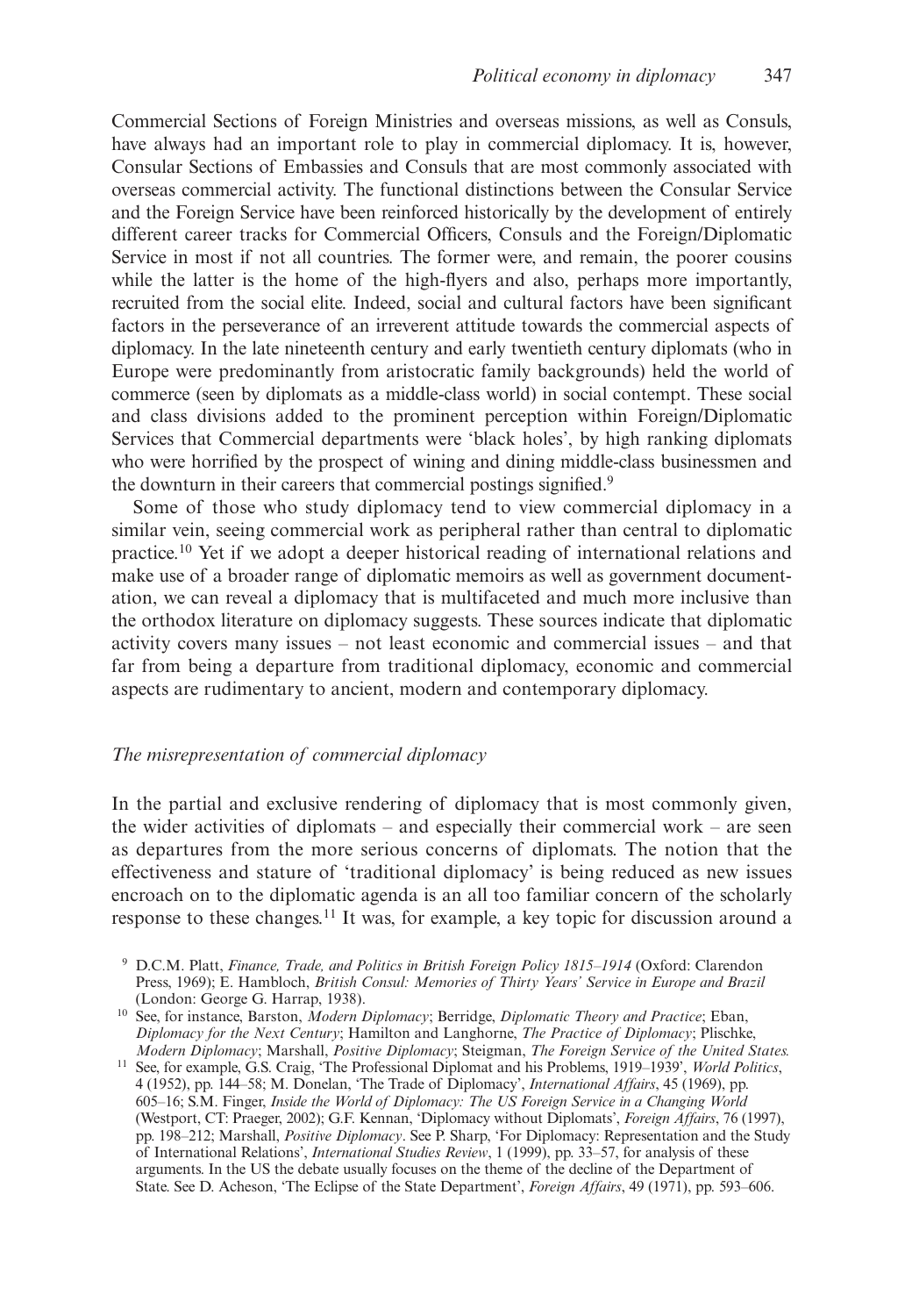short report titled 'Diplomacy: Profession in Peril?' at a recent Wilton Park conference held in London.12

Several personal accounts of diplomacy given by active or retired diplomats record what is mostly the high political content of diplomacy, presenting an incomplete record of their work. Nicholas Henderson's diaries of his service as British Ambassador in Warsaw, Paris, Bonn and Washington from 1969 to 1982 provide perhaps the best example of this.13 While Henderson claims to show that diplomacy is the management of a 'whole range of practical everyday matters between states',<sup>14</sup> he provides few details of the daily work of the Embassies and their huge staffs. And while there is plenty of incidental mention of commercial work – visits to local industries, trade fairs and the like – there is no attempt to present this as a significant and integral part of diplomatic practice despite the importance to British trade interests of Paris, Bonn and Washington. How sharply this contrasts with, for example, the description of the work of the British Embassy in Iran covering some of the same period. Ambassador Anthony Parsons argues that his Embassy was dominated by commercial work:

By the end of 1975 I had, with the approval of the Foreign Office, reorganised the Embassy staff to meet our priorities. First came export promotion in all its aspects – dealing with the flood of business visitors and commercial enquiries, helping to organise trade promotions and trade delegations, seeking new commercial opportunities and feeding them back into the export promotion machine back home.<sup>15</sup>

Similarly, retired Indian Ambassador Kishan Rana states that during his career 'I found that over fifty percent of my time was devoted to economic work'.16

It is certainly difficult to make much sense of these differing accounts of what comprises everyday diplomacy in the modern era. Like Henderson, most diplomats focus almost exclusively on the political content of diplomacy when describing the work of the diplomat.<sup>17</sup> Also held over from the early twentieth century is the habit of discussing commercial work in pejorative terms. Henderson, for example, refers to commercial activities as 'humdrum'. Again, contrast this with Rana's statement that commercial activities are 'one of the most exciting arenas of modern diplomacy'.18 Of course, what we are identifying might be contrasting individual

<sup>12</sup> C. Jennings and N. Hopkinson (eds.), *Current Issues in International Diplomacy and Foreign Policy*, vol. 1 (London: HMSO/Wilton Park, 1999).

<sup>13</sup> N. Henderson, *Mandarin: Diaries of an Ambassador 1969–1982* (London: Weidenfeld and Nicolson, 1995). Of course, there are probably market reasons for omitting details of commercial work. Would such a book sell as well? 14 Henderson, *Mandarin*, p. 2.

<sup>15</sup> A. Parsons, *The Pride and the Fall: Iran 1974–1979* (London: Cape, 1984), p. 37. Parsons

subsequently regretted spending so much time on trade matters at the expense of political issues. <sup>16</sup> K. Rana, *Inside Diplomacy* (New Delhi: Manas Publications, 2000), p. 117.

<sup>17</sup> See, for example, H. Brind, *Lying Abroad: Diplomatic Memoirs* (London: The Radcliffe Press, 1999); Lord Gladwyn, *The Memoirs of Lord Gladwyn* (London: Weidenfeld and Nicolson, 1972); Henderson, *Mandarin*; M.F. Herz, *Making the World a Less Dangerous Place – Lessons Learned from a Career in Diplomacy* (Lanham: University Press of America, 1987); H. Kissinger, *The White House Years* (London: Weidenfeld and Nicolson, 1979); R.H. Miller, *Inside the Embassy: The Political Role of Diplomats Abroad* (Washington, DC: Congressional Quarterly Inc., 1992); J. Reeve, *Cocktails, Crises and Cockroaches: A Diplomatic Trail* (London: Radcliffe Press, 1999); Baron W. Strang, *The Diplomatic Career* (London: A. Deutsch, 1962).

<sup>18</sup> Rana, *Inside Diplomacy*, p. 126.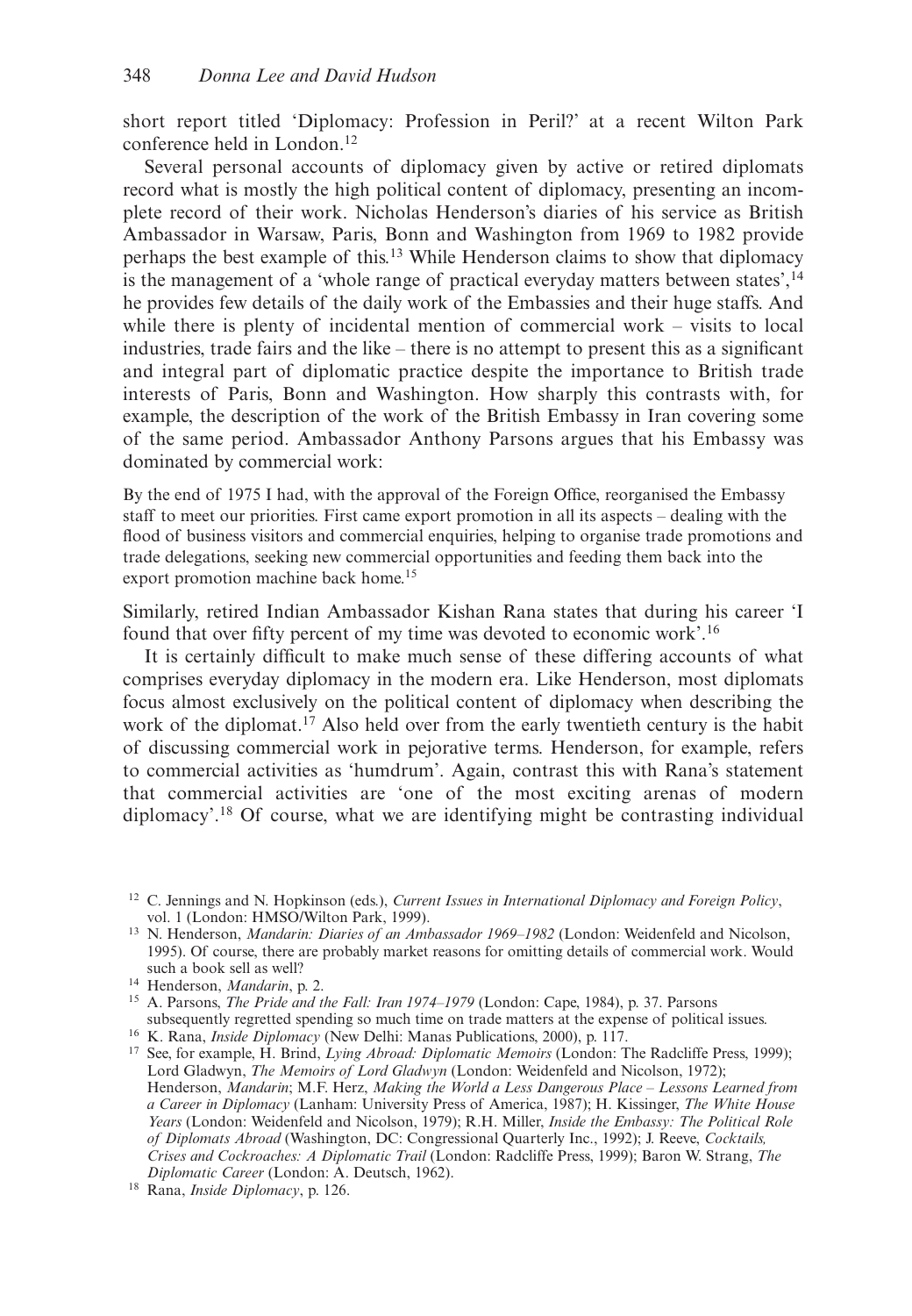circumstance and interests. Yet the evidence of both Rana and Parsons suggests that Henderson, and others, might well be doing diplomats a disservice by presenting only a partial account of the everyday work of the Embassy and binding diplomatic identity to a narrow political schema.

That commercial diplomacy may be uninteresting is not the key issue for us. What is at issue is the inaccuracy that attends the representation of commercial work in the diplomatic studies literature. It simply does not make analytical sense to discuss diplomatic practice without recognising that commercial diplomacy makes up a significant part of diplomatic work. Nor does it make analytical sense to relegate commercial work as a diversion from, or a degeneration of, traditional diplomatic activities and concerns.

Modern diplomacy cannot be understood as separate functions but instead needs to be analysed as multifaceted work in which specialist tasks such as commercial work and information work are interrelated; so much so that it is often impossible to distinguish between the many activities of a diplomat.<sup>19</sup> UK government records support this view. Members of the UK Diplomatic Service complained, for example, that the Duncan Report on Overseas Representation<sup>20</sup> had mistakenly divided commercial work into political and economic components rather than seeing commercial diplomacy as a composite activity involving both. This, some diplomats claim, led the Duncan Committee to exaggerate the benefits of encouraging private sector involvement in trade promotion (by recommending an increased role for UK Chambers of Commerce). They concluded that the Duncan Committee undervalued the role of professional diplomats in trade promotion.<sup>21</sup> Even diplomats, therefore, are critical of the tendency of outside observers to limit diplomatic identity and processes to the political aspects of their work.

In a practical sense, in most posts, diplomatic missions are simply not involved in the affairs of high politics. At places other than, say, neighbouring capitals, and to some extent the capitals of the major or regional powers, the political relationship is a given and does not call for more than exchanges of views on significant global/ regional issues and bilateral developments. Perhaps the most useful account of the multifaceted nature of diplomacy is provided by Lord Trevelyan who describes the diplomat as 'an economist, a commercial traveller, an advertising agent' who '. . . continues to have a basic political job.'22 The composite nature of diplomacy and the integration of political and economic interests in diplomatic practice is nowhere more striking than in the Levant area from the late sixteenth to the early nineteenth centuries. In 1582, direct agents of the Levant Company became British diplomats and, until 1805 (when the British government took over), the company paid the entire costs of providing a diplomatic service in the area.23 According to historical accounts, these diplomats combined the roles of royal representatives and com-

<sup>19</sup> J. Dickie, *Inside the Foreign Office* (London: Chapmans, 1992); C. Mott-Radcliffe*, Foreign Body in the Eye: Memoir of the Foreign Service Old and New* (London: Leo Cooper, 1995); Rana*, Inside Diplomacy*.

<sup>20</sup> Review Committee on Overseas Representation *Report of the Review Committee on Overseas Representation,* Cmnd 4017, The Duncan Report. (London: HMSO, 1969).

<sup>&</sup>lt;sup>21</sup> Foreign and Commonwealth Office, 1970 70/45 Parts A-D, London Public Records Office, Kew.

<sup>22</sup> Dickie, *Inside the Foreign Office*, p. 12.

<sup>23</sup> A. Woods, *A History of the Levant Company* (Oxford: Oxford University Press, 1935).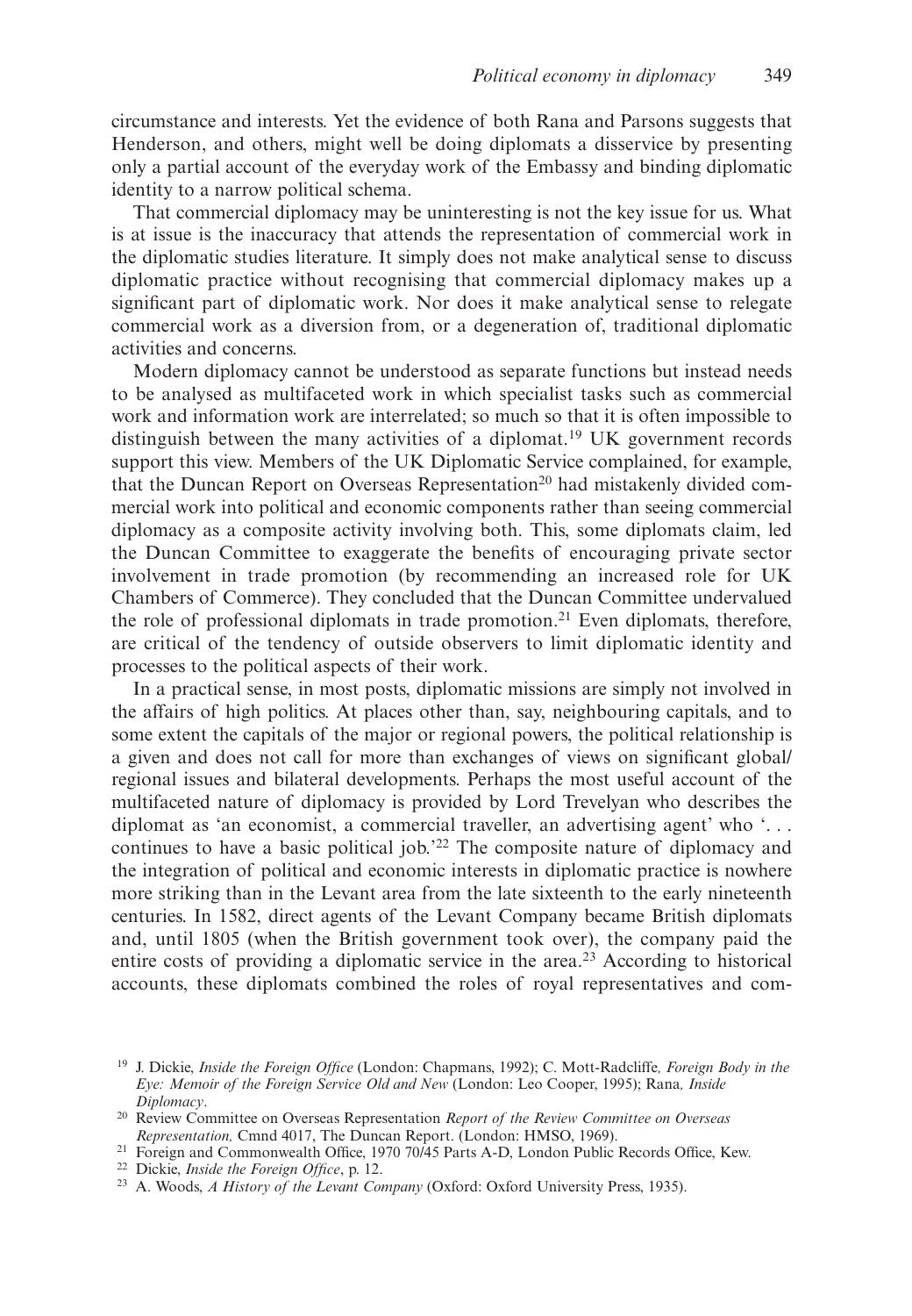mercial agents with aplomb.24 Indeed, they were generally considered more effective in representing both national and trading influences than the regular officials of the General Consular Service.25 Similarly, the English East India Company and the Dutch East India Company forced the flag to follow trade throughout the East from 1600 to the early nineteenth century.26 In the UK 'the search for new markets and new distributive systems had been a national priority'27 and meant that the company's ship commanders, such as William Hawkings, were 'entrusted with all diplomatic negotiations'.28 These composite characteristics are also evident elsewhere and especially in formative US diplomacy.<sup>29</sup> In the eighteenth century, debates on isolationism between Hamilton, Jefferson and Madison focused on questions of appropriate balance between minimal political connection and maximum commercial relations.30 Much later, the historian Williams described the newly independent US as a 'mercantilist state' and highlighted the policy of 'open-door imperialism' to describe shifts in emphasis in US diplomacy from territorial expansion to the promotion of free trade to secure open markets. <sup>31</sup>

In sum, a closer reading of diplomatic memoirs as well as official documentation, and a deeper dip into diplomatic history, reveals a diplomacy that is multidimensional. These sources indicate that diplomatic activity is primarily concerned with the building of economic and commercial relations and that it is sometimes concerned with political relations. Thus, far from being a departure from traditional diplomacy, the economic and commercial aspects are fundamental to it.

#### **Commercial diplomacy: present-but-invisible**

Key to our discussion about commercial diplomacy is why it should attract so little attention; certainly, at least, for the scholars of diplomacy, and those who study

- <sup>24</sup> D.C.M. Platt, *The Cinderella Service: British Consuls Since 1825* (London: Longman, 1971); Woods, *A History of the Levant Company.*
- <sup>25</sup> Platt, *The Cinderella Service*. For a critical view of Levant diplomats see D.B. Horn, *The British Diplomatic Service 1689–1789* (Oxford: Clarendon Press, 1961).
- <sup>26</sup> For details see K.N. Chaudhuri, *The English East India Company: The Study of an Early Joint-Stock Company 1600–1640* (London: Frank Cass, 1965); K.N. Chaudhuri, *The Trading World of Asia and the East India Company 1660–1760* (Cambridge: Cambridge University Press, 1978); A.K. Smith, *Creating a World Economy: Merchant Capital, Colonialism and World Trade, 1400–1825* (Boulder, CO: Westview Press, 1991); J.D. Tracy (ed.), *The Rise of Merchant Empires: Long-Distance Trade in the Early Modern World, 1350–1750* ( Cambridge: Cambridge University Press, 1990).
- <sup>27</sup> J. Keay, *The Honourable Company: A History of the English East India Company* (London: HarperCollins, 1993), p. 52.
- <sup>28</sup> Keay, *The Honourable Company,* p. 74. For detail on the Dutch East India Company, see J. Van Goor 'India and the Indonesian Archipelago from the *Generale Missiven der VOC* (Dutch East India Company)', *Interario,* XVI (1992), pp. 23–37.
- <sup>29</sup> D.M. Pletcher, *The Diplomacy of Involvement: American Economic Expansion Across the Pacific, 1784–1900* (Columbia, MO: University of Missouri Press, 2001).
- <sup>30</sup> See, for example, S. Doran, *The Origins of Jeffersonian Commercial Policy and Diplomacy* (Studies in Modern History, New York: Macmillan/St. Martin's Press, 1993); and R. Horsman, *The Diplomacy of the New Republic, 1776–1815* (The American History Series, Arlington Heights, IL: Harlan Davidson, 1985).
- <sup>31</sup> W.A. Williams, *A William Appleman Williams Reader: Selections from His Major Historical Writings* (edited with an introduction and notes by H.W. Berger (Chicago, IL: I.R. Dee, 1992): and *The Tragedy of American Diplomacy,* 2nd revised and enlarged edition (New York: Dell, 1972).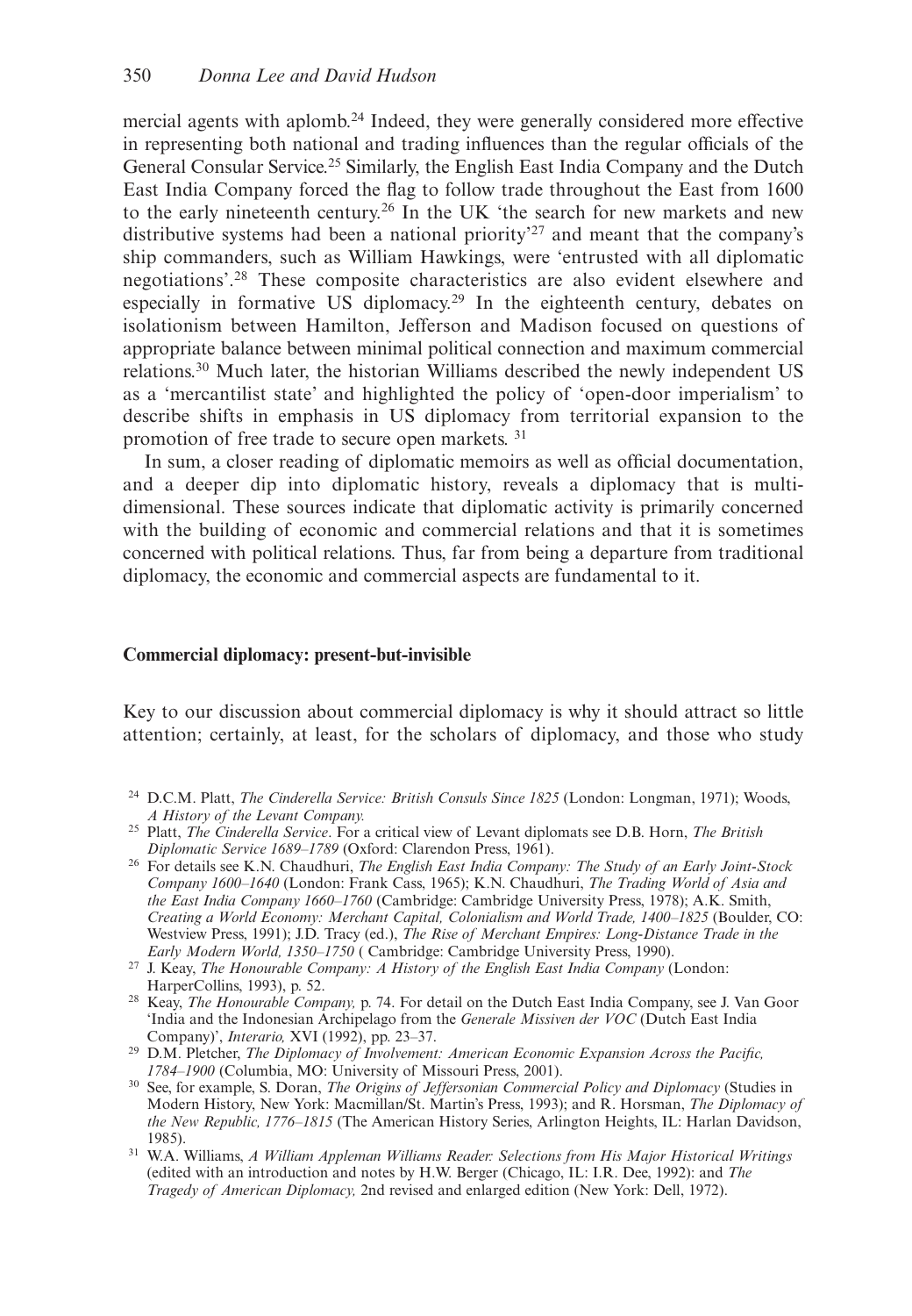international relations. At one level, given many of the similarities between the subject-matter of international relations and diplomacy, this mutual inattention appears unremarkable. However, at a deeper level of analysis there is a more informative relationship to be teased out between IR and diplomatic studies. For us, this scholarly marginalisation of commercial diplomacy arises from deeper and more structural reasons than an arbitrary decision about what or what not to study. We argue that the sources of this neglect are found in the way in which both diplomatic studies, and IR more generally, conceive of their fields of study. It is within the dominant discourses about what, who, and how to study, that this paradox of commercial diplomacy's simultaneous presence-but-invisibility is explicable.32 In moving towards explaining this paradox, this section of the article develops an account of how its dynamics are reproduced by its adherence to the dominant IR approach – rationalism.33

There have been two themes running through and informing our arguments so far. First, an historically open-ended interpretation of the nature of international relations, and second, the interdependence of the various spheres of social life. Together, the two themes comprise our basic ontological position, and are essentially empirical claims that are elaborated upon in the rest of the article. The first theme then, is that the nature of the actors and the manner in which they are structured vary through history. The second theme is the significance of cultural and economic, rather than just political intercourse in providing a complete account of 'relations' that occur within this environment.34 In other words, these other sources of social power are also significant to the study of world affairs, rather than just (one particularly narrow definition of) political power. Moreover, in keeping with the first theme, the manner in which these different elements interact varies through time. These two themes – the historically constituted nature of international relations, and the pervasive significance of socioeconomic factors – tend to be absent in rationalist approaches to IR which, as we will show, inform orthodox diplomatic studies.

Focusing upon these two themes allows us to highlight a series of dichotomies that sustain the particular picture of diplomacy and international relations. Namely, one of political relations between states where 'diplomatic theory is the constitutional theory of a state-system'35 and diplomatic practice is mostly a process of high political negotiation. This renders much of what goes under the mantle of world affairs invisible and fails to provide a full account of diplomatic practices that includes, for example, the building of bilateral economic relations through the promotion of inward and outward investment as well as export promotion. We identify three dichotomies in particular, which operate to reproduce the orthodox rendering of IR and diplomacy: these are the international/domestic, political/economic, and

<sup>&</sup>lt;sup>32</sup> The thrust of our argument owes much to the insights of R. Tooze and C.N. Murphy, 'The Epistemology of Poverty and the Poverty of Epistemology', *Millennium: Journal of International Studies*, 25 (1996), pp. 681–707.

<sup>&</sup>lt;sup>33</sup> Following Steve Smith, 'The United States and the Discipline of International Relations: Hegemonic Country, Hegemonic Discipline', *International Studies Review*, 4 (2002), pp 67–85, we use rationalism to refer to realism, neorealism and neoliberalism.

<sup>&</sup>lt;sup>34</sup> By '*just* political intercourse' we are actually referring to a particularly narrow type of politics; perhaps that most closely associated with political-military relations.

<sup>35</sup> M. Keens-Soper, 'Callières' in G.R. Berridge, M. Keens-Soper and T. Otte, *Diplomatic Theory from Machiavelli to Kissinger* (Basingstoke: Palgrave, 2001), p. 101.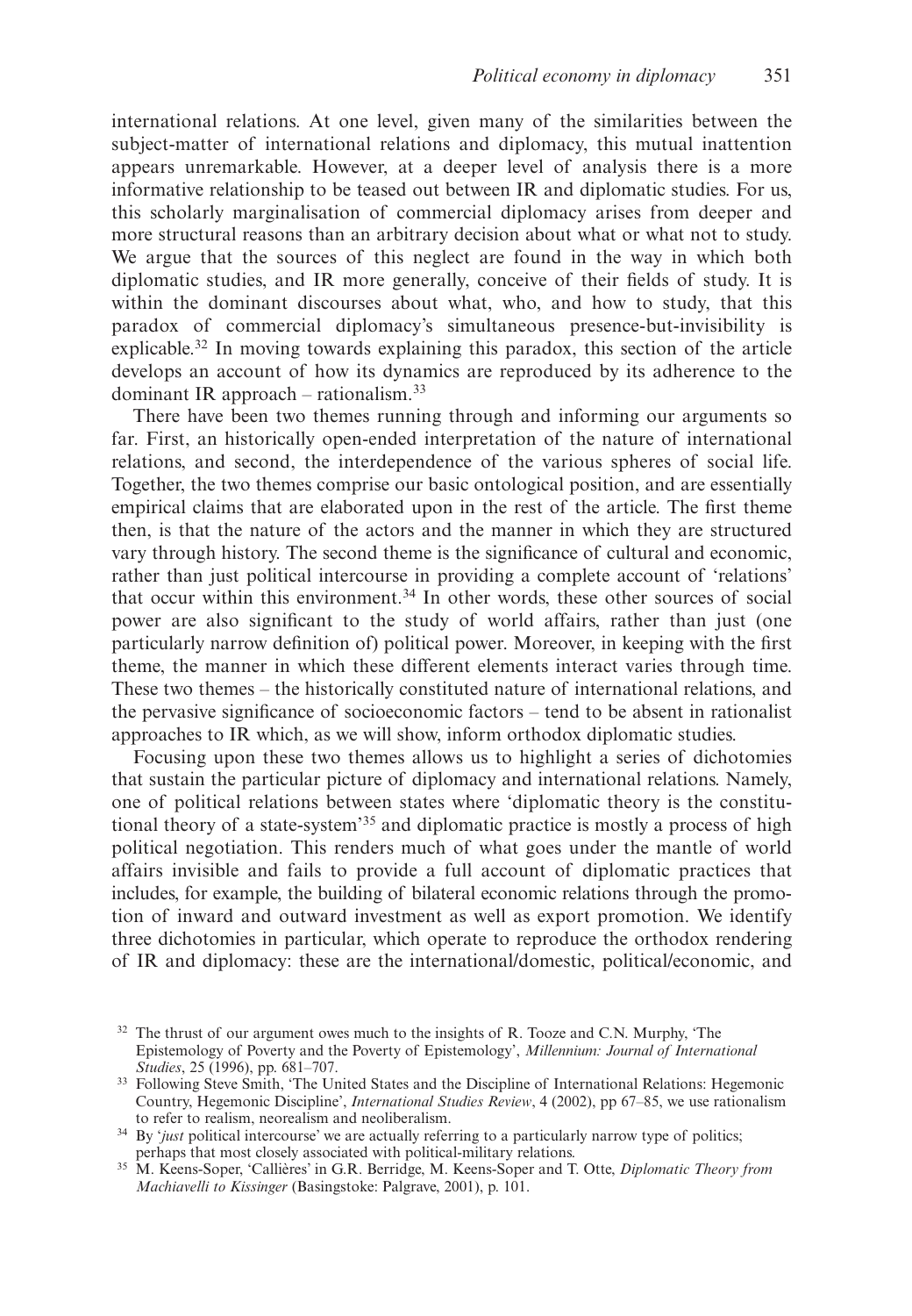public/private, and in each conceptual opposition it is the former term that is privileged. Hence IR and diplomacy are the study of the international realm of states (public, political power). As such, the three dichotomies 'work' in a mutually supportive manner. For IR and diplomacy the study of the domestic, economic and private is simply not the stuff to help resolve the problems of anarchy. However, a key point amongst critics of this particular constitution of IR and diplomacy is that these conceptual oppositions are unsustainable.36 They are artificial constructions of an otherwise contingent whole. They render a partial account of origins and required practices while silencing alternatives.

One of the ways to understand the present-but-invisible status of commercial diplomacy within most diplomatic studies is to examine its intellectual history, and in particular the imprint of rationalist thinking on theories of diplomacy.  $37$  This imprint is most evident in the statist approach underpinning the conceptualisation of diplomacy in this literature. The statist approach sees diplomacy as the study of the international realm of sovereign states and public political power, with the purpose of diplomacy being to overcome anarchy and facilitate peaceful relations. Or, as Watson expresses it, 'to reconcile the assertion of political will by independent entities'.38 Indeed, it is the very fact of anarchy that, according to most theories of diplomacy, warrants the emergence of a diplomatic system.<sup>39</sup>

# **The modern idea of diplomacy**

Making distinctions between politics and economics, between private and public, and between international and domestic, diplomacy is generally conceived of in two

- <sup>36</sup> For instance, see R. Ashley, 'Untying the Sovereign State: A Double Reading of the Anarchy Problematique', *Millennium: Journal of International Studies*, 17 (1998), pp. 227–62; R. Ashley 'The Powers of Anarchy: Theory, Sovereignty, and the Domestication of Global Life', in J. Der Derian (ed.), *International Theory: Critical Investigations* (London: Macmillan, 1995); D. Campbell, *Writing Security: United States Foreign Policy and the Politics of Identity* (Manchester: Manchester University Press, 1998); R.J.B. Walker, *Inside/Outside: International Relations as Political Theory* (Cambridge: Cambridge University Press, 1993).
- <sup>37</sup> For evidence of the rationalist ontological heritage in the theory of diplomacy we can point to Berridge et al., *Diplomatic Theory*. This useful guide to the diplomatic classics clearly defines the canon of the theory of diplomacy. Similarly, see P.G. Lauren, *Diplomacy: New Approaches in History, Theory and Policy* (New York: Free Press, 1979).
- <sup>38</sup> A. Watson, *Diplomacy*, p. 15.

<sup>39</sup> See, for example, H. Butterfield and M. Wight (eds.), *Diplomatic Investigations* (London: George Allen & Unwin, 1966); H. Bull, *The Anarchical Society* (Basingstoke: Macmillan, 1977); Donelan, 'The Trade of Diplomacy'; and Watson, *Diplomacy*. Even where the subject matter of diplomacy is economic rather than political relations or foreign policy, for example in case studies of oil diplomacy, financial diplomacy, and trade diplomacy, it is common for scholars to discuss the political power of states in their economic relations or to study the structural power of states in the international political economy. See, for example, Feis, *The Diplomacy of the Dollar:1919–1932* (New York: Norton, 1996); R.N. Gardner, *Sterling-Dollar Diplomacy in Current Perspective: the Origins and Prospects of Our International Economic Order* (New York: Columbia University Press, 1980); D.B. Kunz, *Economic Diplomacy of the Suez Crisis* (Chapel Hill: North Carolina Press, 1991); R.H. Meyer, *Bankers Diplomacy: Monetary Stabilization in the Twenties* (New York: Columbia University Press, 1970); F. Venn, *Oil Diplomacy in the 20th Century* (Basingstoke: Macmillan, 1986); and R. Zimmerman, *Dollars, Diplomacy and Dependence: Dilemmas of US Economic Aid* (Boulder, CO: Lynne Rienner, 1993). Diplomacy is seen as (a) a state-centric system to overcome conflict/anarchy, and (b) primarily a tool of public political power to achieve common economic goals.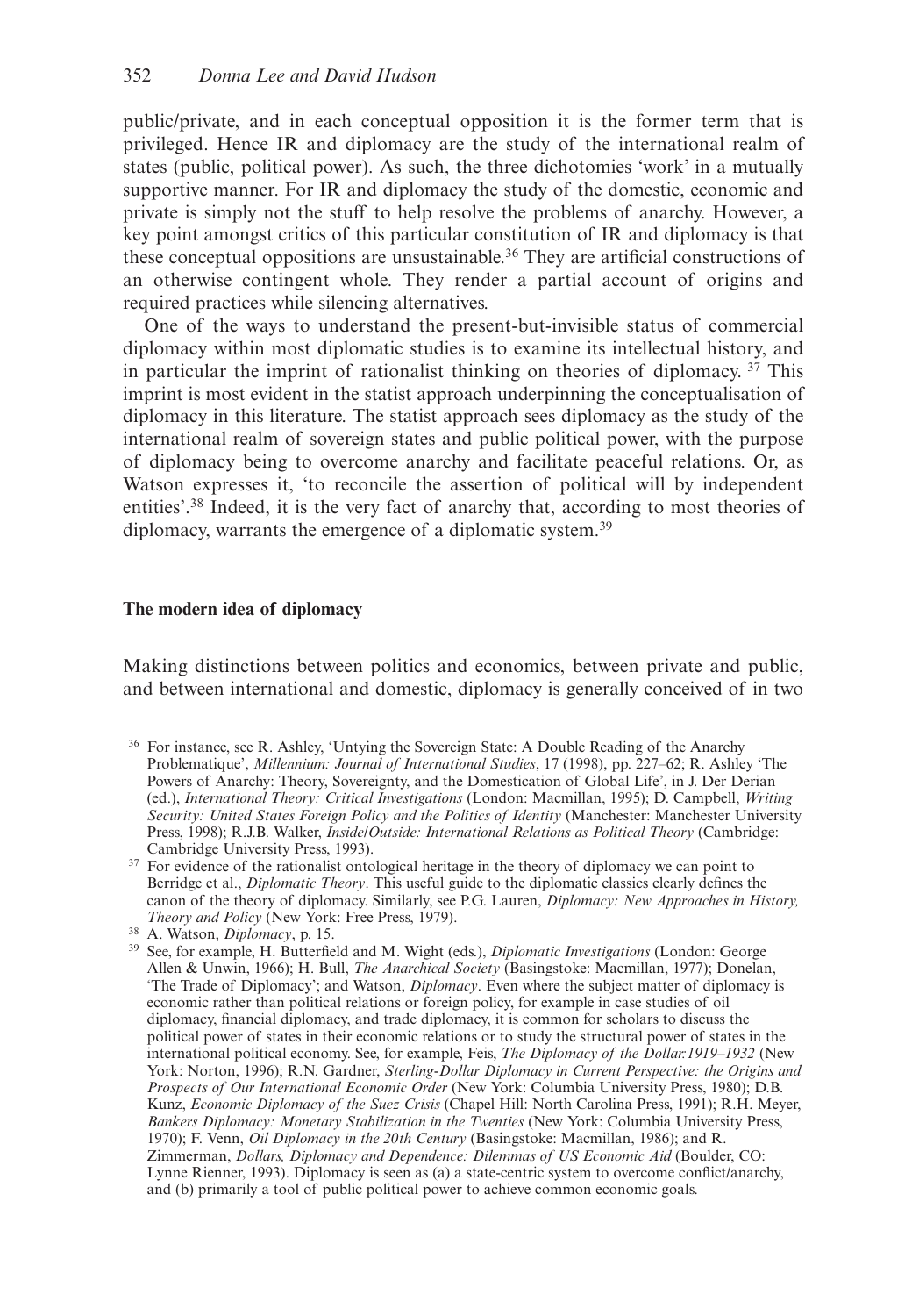ways. Broadly defined, diplomacy is a process of communication, negotiation and information-sharing between sovereign states. More narrowly defined, diplomacy is also a foreign policy instrument that belongs (almost exclusively) to states in an international system of anarchy. As a process of communication, negotiation and information-sharing, diplomacy largely revolves around the activities of professional (public) political actors and representatives of the state working in foreign ministries, permanent residencies or in international organisations.

However diplomacy is defined, the consensus view is that it has a constitutive function; it is a means of ordering the relations between states. In its most elevated status, diplomacy is 'essential to the difference between peace and war' and the 'bulwark against international chaos'40 as well as an ordering principle that can create balances of power.<sup>41</sup>

Thus conceptualised, the study of diplomacy, as both process and policy instrument, is primarily focused on states and is concerned with the conduct and content of interstate relations and foreign policy. It would be wrong to say, however, that this is the exclusive focus of diplomatic studies. Recently, there has been discussion and recognition of the widening content of diplomacy and also of the emergence of non-state actors as diplomatic agents as well as diplomatic actors found in other government departments. But the literature on these new areas of diplomacy – environmental diplomacy, public diplomacy and commercial diplomacy<sup>42</sup> – has not found its way into the mainstream of diplomatic studies which still largely concerns itself with what Marshall calls the political foreground.<sup>43</sup>

This is not to argue, however, that diplomatic studies lacks a dynamic approach to diplomacy. Existing accounts of diplomacy have readily and accurately identified diplomacy as a changing process in which diplomatic practice and methods are subject to adjustment in response to both systemic and domestic factors.<sup>44</sup> These include the overall increase in diplomatic activity and the new practices and processes – such as summit diplomacy and multilateral diplomacy – which have emerged in response to factors like the increase in the number of states in the international system and the development of international and regional organis-

<sup>40</sup> Berridge et al., *Diplomatic Theory*, p. 1.

<sup>41</sup> See, for instance, Kissinger, *Diplomacy*; Watson, *Diplomacy*.

<sup>42</sup> An indicative bibliography includes: R.J. Albright, R.S. Johnson, D.J. Rothkopf and C.B. Johnstone, *US Commercial Diplomacy*, Study Group Papers (New York: Council on Foreign Relations, 1998); P.S. Chasek, *Earth Negotiations: Analyzing Thirty Years of Environmental Diplomacy* (New York: United Nations University Press, 2001); R.G. Darst, *Smokestack Diplomacy*: *Cooperation and Conflict in East-West Environmental Politics* (Cambridge, MA: MIT Press, 2001); R.S. Fortner, *Public Diplomacy and International Politics: The Symbolic Constructs of Summits and International Radio News* (New York: Praeger, 1994); J. Garten, R. Zoellick and J. Shinn, *Riding the Tigers: American Commercial Diplomacy in Asia*, Study Group Papers (New York: Council on Foreign Relations, 1998); A.C. Hansen, *USIA: Public Diplomacy in the Computer Age*, 2nd edn. (New York: Praeger, 1989): D. Hoffman, 'Beyond Public Diplomacy', *Foreign Affairs*, 81 (2002), pp. 83–95; D. Lee, *Middle Powers and Commercial Diplomacy: British Influence at the Kennedy Trade Round* (Basingstoke: Macmillan, 1999); J.B. Manheim, *Strategic Public Diplomacy and American Foreign Policy: The Evolution of Influence* (Oxford: Oxford University Press, 1997); P. Sharp, 'Making Sense of Citizen Diplomats: The People of Duluth, Minnesota, as International Actors', *International Studies Perspectives,* 2 (2001), pp. 131–50; H.N. Tuch, and M. Kalb *Communicating with the World: US Public Diplomacy Overseas,* Martin F. Herz Series on US Diplomacy (New York: Macmillan/St Martin's Press, 1990).

<sup>43</sup> Marshall, *Positive Diplomacy.*

<sup>44</sup> See Jennings and Hopkinson, *Current Issues*; P. Marshall and N. Ayad (eds.), *The Dynamics of Diplomacy* (London: Diplomatic Academy of London, 1990); Barston, *Modern Diplomacy*.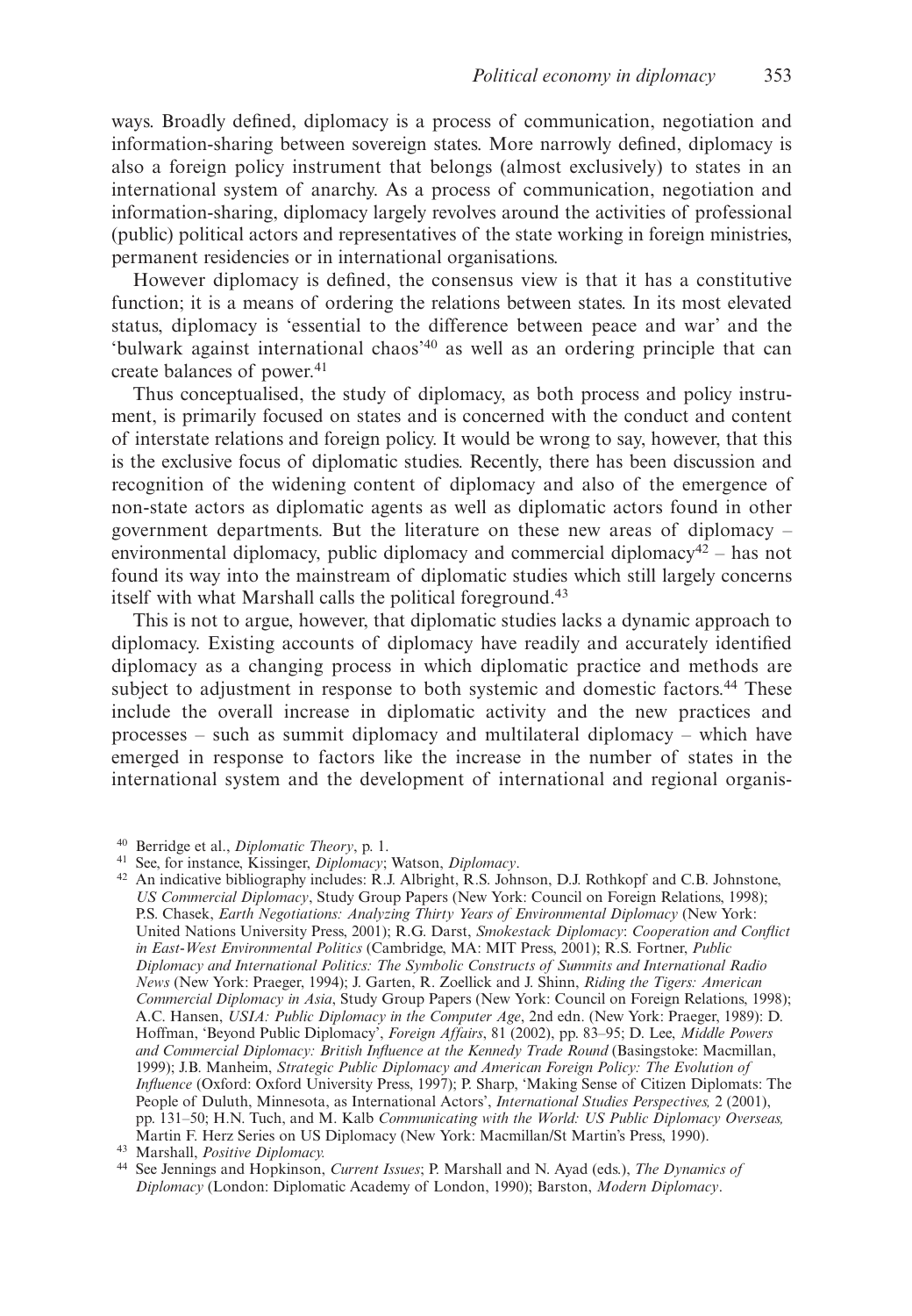ations. Further examples of dynamism are the numerous efforts to increase the professionalism and efficiency of diplomatic processes, which have led to the increased application of new technologies in diplomacy such as the recent innovative use of web pages in consulates and overseas embassies. We could also point to factors such as the greater level of public scrutiny of diplomacy and the increased involvement of government actors from outside Foreign Ministries and Foreign/ Diplomatic Services. As a result of these technological and organisational dynamics, modern diplomatic practice routinely involves rapid communications, less secrecy and increased informal public involvement, increased involvement of officials from other government departments as well as private actors. But while there has been widespread recognition and detailed discussion of procedural and substantive changes to diplomacy, this has not developed into a series of new discourses within contemporary diplomatic studies. The conceptual framework of diplomacy, the definition of diplomacy and the systemic environment of diplomacy has been constant in diplomatic studies from Wicquefort (1606–1682) to date. In essence the very idea of diplomacy – that it is a dialogue between states in an anarchic systemic structure of independent political units – has not changed all that much during some three hundred and fifty years of scholarship. The concern of this article is with the analytical obstacles this perpetuity poses for understanding and explaining significant but neglected areas of study that emerge when the political meets the economic – such as the interaction and contest between public and private interests within national and diplomatic systems.

How might this idea of diplomacy be explained? Where does this idea itself originate?45 The predominant idea of diplomacy emerges in the various historical accounts of the development of diplomacy that assign prime significance to the diplomatic system of the Italian city-state system in the evolution of what is called 'modern diplomacy' that now operates around the world. With very few exceptions,46 most descriptions see the simultaneous emergence of the Italian city-state system and the first organised diplomatic system in the mid-fifteenth century.<sup>47</sup> This historical reading establishes the idea that diplomacy is constituted by, and also constitutes, state sovereignty. State sovereignty, in turn, constitutes the anarchic systemic structures characterised by the separation of the domestic from the international, the economic from the political, and the private from the public.

The Italian city-state system of 'feverish competition between the small Italian states'48 emerges as the system that leaves a permanent imprint on the evolution of

<sup>&</sup>lt;sup>45</sup> A third question, why it became so predominant and immune to criticism in the field of diplomatic studies, is also relevant but space limitations prevent a full discussion here. A serious attempt to address this question can be found in J. Der Derian, *On Diplomacy: A Genealogy of Western Estrangement* (Oxford: Basil Blackwell, 1987).

<sup>46</sup> Three notable exceptions are Der Derian, *On Diplomacy*; C.M. Constantinou, *On the Way to Diplomacy* (Minneapolis, MN: University of Minnesota Press, 1997), and J. Hoffman, 'Reconstructing Diplomacy', *British Journal of Politics and International Relations*, 5 (2003), pp. 525–42.

<sup>47</sup> See M.S. Anderson, *The Rise of Modern Diplomacy 1450–1919* (London & New York: Longman, 1993); Berridge et al., *Diplomatic Theory*; Hamilton and Langhorne, *The Practice of Diplomacy*; R. Langhorne, 'The Regulation of Diplomatic Practice: The Beginnings to the Vienna Convention on Diplomatic Relations, 1961', *Review of International Studies*, 18 (1992), pp. 3–17; Lauren, *Diplomacy*; G. Mattingly, *Renaissance Diplomacy* (Harmondsworth: Penguin/Jonathan Cape, 1955); Marshall, *Positive Diplomacy*; Nicolson, *The Evolution of Diplomatic Method*.

<sup>48</sup> Nicolson, *The Evolution of Diplomatic Method*, p. 30.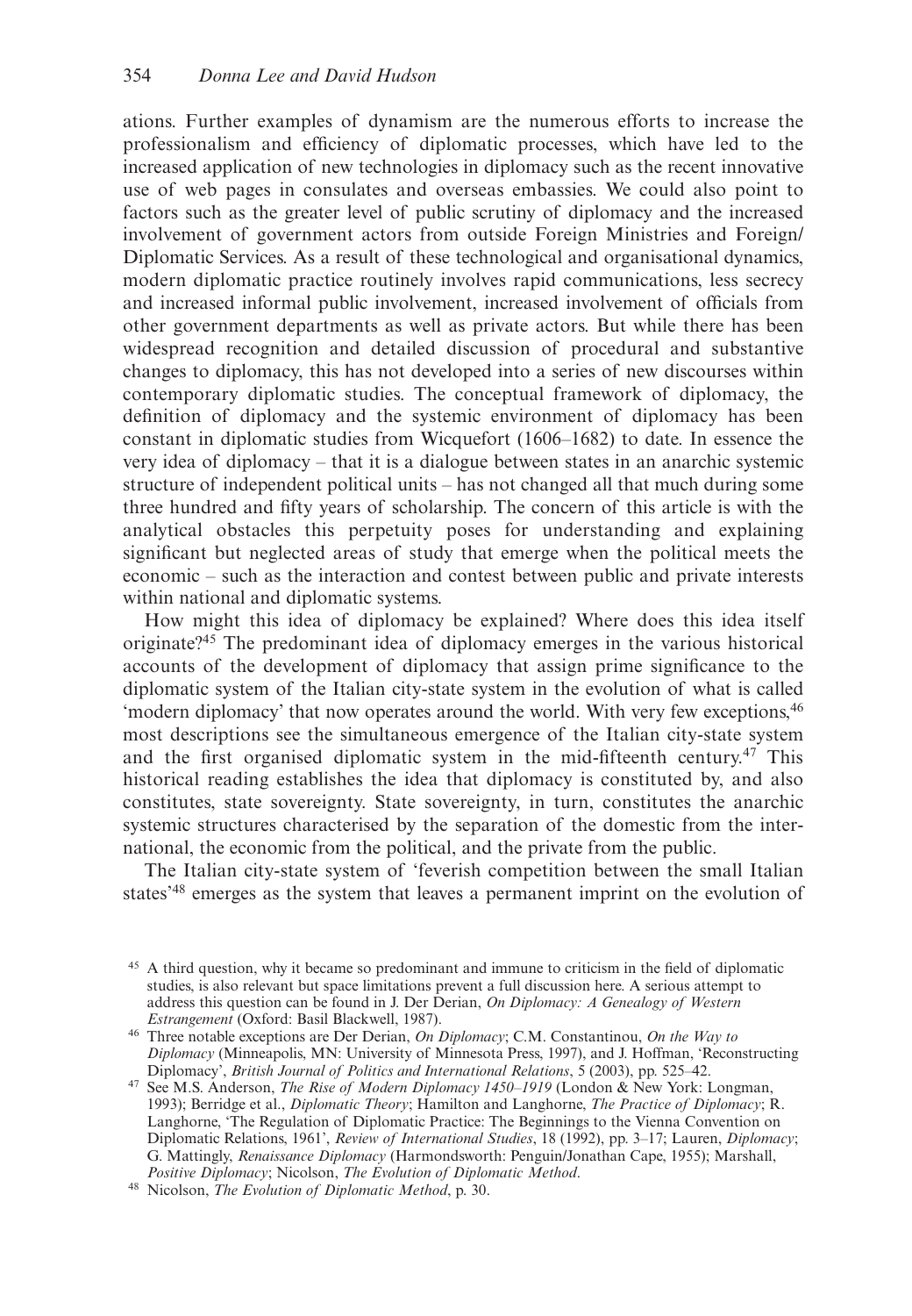modern diplomatic practice. In his classic work, Harold Nicolson describes how the fall of the Roman Empire created a vacuum of political authority in which 'physically weak' states looked to 'diplomatic combinations' for their defence. Here is the classical realist explanation for the emergence of organised diplomacy and a balance of power.49 For example he argues that in the Italian system 'Policy ceased to be stated in the sharp alternatives of obedience or revolt, but became a question of adjusting rival ambitions' and 'it was then that professional diplomacy became one of the branches of statesmanship' and then spread across Europe.50 Others take Nicolson's description as a given, and proceed to argue that the Italian system became the first organised diplomatic network in the history of the international system 'formed on the basis of a system of interstate relations recognisable as the direct ancestor of the one which exists today.'51

We can also note the rationalist ontological source of diplomatic studies in its explanation for the transhistorical nature of this system since the mid-fifteenth century. The system of diplomacy that emerged in this era is seen not only as the first diplomatic system in history, but it is one that would have a permanent imprint on diplomatic practice in the twenty-first century. This historical moment in the midfifteenth century, a moment that brings forth the unison of state sovereignty and an organised network of diplomacy, itself gives rise to an important conceptual schema – the prominent line that Europe is central to all international relations. From this point the power politics of Europe becomes the core empirical and conceptual focus of diplomatic studies (and IR) until at least the beginning of the twentieth century, if not beyond. This euro-centrism is evident in the mentors of the theory of diplomacy – Calliéres, Kissinger, Nicolson, Richelieu, and Wicquefort.

In this respect the historiography of the theory of diplomacy is not so much a case of the past informing the present, but is rather a means of allowing the present discourse to caricature the past. But this is not our chief concern. Our chief concern is more practical. The significance of the reading of the evolution of diplomacy presented in mainstream diplomatic studies is that it enables a specific political idea of diplomacy to take hold, one that focuses almost exclusively on political dialogues between states.

In the following two sections we will draw upon our ontological themes to locate alternative historical accounts of diplomatic practices and then begin to develop a political economy of diplomacy. First then, what of the claims that the international system is one shaped as much by socioeconomic as political-military relations?

## **Diplomacy beyond the canon**

The arguments of Nicolson and others suffer a serious weakness in that there are recognised empirical anomalies in their historical account of the evolution of modern diplomacy. Two recent studies have argued that the historical account found in this prominent line of argument is misleading. Focusing on the significance of social power

<sup>49</sup> See also Kissinger, *Diplomacy*.

<sup>50</sup> Nicolson, *The Evolution of Diplomatic Method*, p. 24.

<sup>51</sup> Anderson, *The Rise of Modern Diplomacy,* pp. 2–3,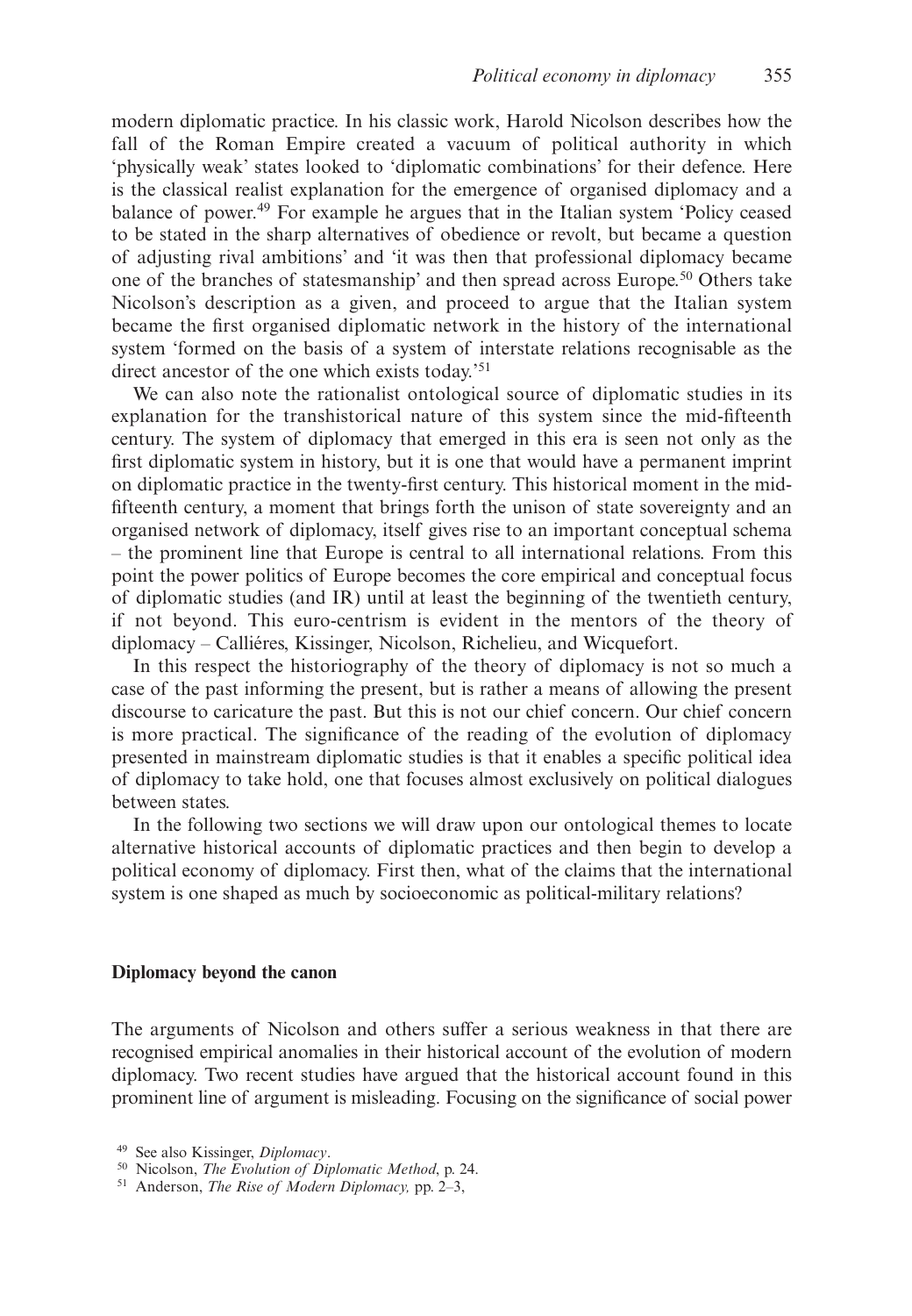in international systems, Adda Bozeman's study of pre-modern international relations challenges the narrow political interpretation of diplomatic history presented by Nicolson and his followers. By discussing the interplay of politics and culture in world affairs, together with an extensive analysis of the 'non-western orbit' of the world system, including China and Islam, Bozeman identifies a much more complex and dense network of diplomatic systems than that presented by Nicolson.52 And by focusing on culture and social power she offers an analysis of the evolution of diplomacy in the context of world history in which non-Western cultures are not 'others' but are in fact integral to world society. In this schema, diplomacy is not reduced to the political dialogue between European states but is instead a series of social and political links and communications between different cultures; between, for example, Spain and Islam in the late fifteenth century or between the Ottoman Empire and the Venetian *relazioni*. Bozeman defines diplomacy as a series of connections on a grand scale between cultures, between peoples and between continents as well as states. States are not the only entities, cultures are also significant in world affairs so that international relations are defined as inter*cultural* relations throughout the book. One of Bozeman's key points is that diplomacy is as much about cultural relations as it is about political relations and that culture, more so than politics, provides structuring principles in the evolution of diplomatic systems in this period and beyond. Bozeman presents a wealth of evidence of pre-Western incarnations of diplomatic systems that are not separate and autonomous but are connected in worldwide networks by culture and politics. Furthermore, she finds it difficult to accept Nicolson's particular description of the origins of the Italian diplomatic system. Nicolson 'clouds, 'misleads' and 'distorts' the history of diplomacy through his 'implicit assumption that there was an organised and effective system of diplomacy in medieval Europe' when, according to Bozeman, 'there was no organised system of diplomacy . . . before the Venetian was transplanted to the Italian and European courts.'53 European diplomacy emerged as a result of the implant of Venetian methods, not out of the emergence of a new form of state – the sovereign state. By pointing to the Venetian heritage of European diplomacy – in which the Venetian organisation of diplomacy was not only transplanted but also adjusted to the specifics of Italian culture – Bozeman again identifies culture rather than state sovereignty as the structuring principle in the evolution of the European diplomatic system in this period.

Similarly, though from a different perspective, Rosenberg argues that the image of a modern state-system beginning in Italy misleads.54 He challenges the supposed Italian origins of modern diplomatic systems so central to the modern conceptualisation of diplomacy. Rosenberg argues that the Italian city-states in this period were not an isolated, closed area developing their own system of diplomacy but were 'at the hub of the wheel' of a large commercial system in which they were able to

<sup>52</sup> A. Bozeman, *Politics and Culture in International History: From the Ancient Near East to the Opening of the Modern Age,* 2nd edn. (Princeton, NJ: Princeton University Press, 1994). For a related study of ancient diplomacy that focuses on kinship, see C.P. Jones, *Kinship Diplomacy in the Ancient World* (Harvard: Harvard University Press, 1999). Scholars of international economic history also reveal a role played by culture in the development of international relations. See P.D. Curtin, *Cross-cultural Trade in World History* (Cambridge: Cambridge University Press, 1984); K. Pomeranz and S. Topik, *The World That Trade Made* (London: M.S.Sharp, 1999).

<sup>53</sup> Bozeman, *Politics and Culture in International History*, p. 475.

<sup>54</sup> J Rosenberg, 'The Secret Origins of the State: The Structural Basis of *raison d'état*', *Review of International Studies*, 18 (1992), pp. 131–59.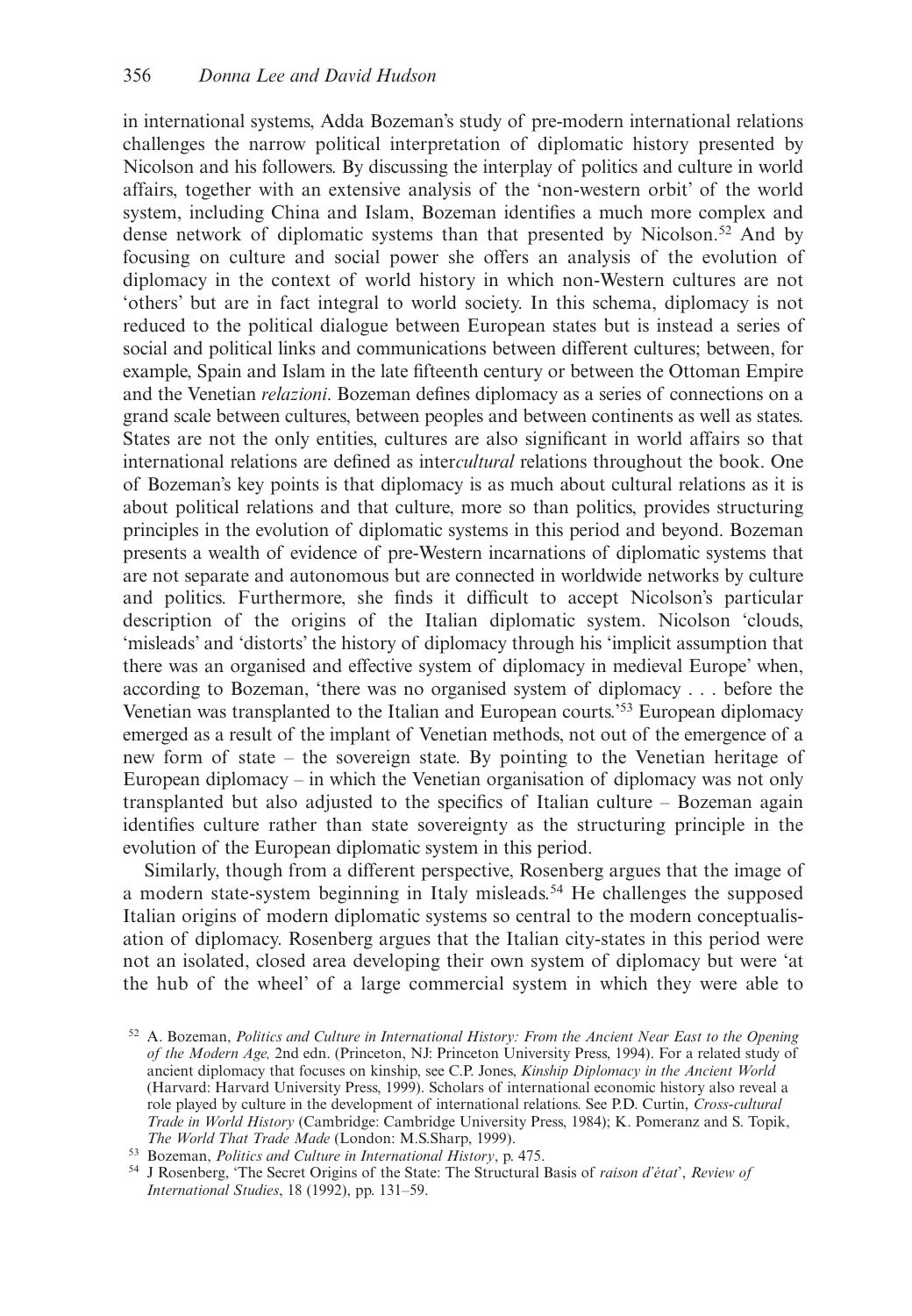'virtually monopolise East-West trade' sanctioned by diplomatic recognition. In Rosenberg's analysis politics and economics are combined rather than separated. The Italian city-states did have security concerns that forced them into territorial expansion; such factors are undeniable. But, as Rosenberg's analysis suggests, we cannot be entirely certain that security concerns were the main consideration. It seems more probable that 'their real location . . . was athwart the flows of exchange which serviced European feudalism and which carried their citizens into every major town and court in the continent.'55 Thus, while the Italian city-states were no strangers to war, according to Rosenberg, military conflict was much more an instrument of private commercial interests than public political interests and was fought to secure and expand trade.

Rosenberg goes a long way towards establishing that any depiction of the origins of diplomacy needs to adopt an approach that identifies the combined nature of political and economic spheres. Woods' history of the Levant system of diplomacy provides detailed evidence of this.<sup>56</sup> As with Italy in the same historical period, the interests of merchants drove the development of a diplomatic system in the Levant region, a diplomatic system linking some dozen states together and, moreover, extended to create connections between Levant states and Europe – including Italy. Confirmation from Woods then that the notion of an isolated Italian system of political diplomacy is indeed misleading and that diplomatic connections (driven by trading interests) developed between the European, Russian, Near East, Middle East and Far Eastern systems.<sup>57</sup> Moreover, the details of the diplomatic system of the Levant show that a combined economic and political sphere was central to that system.<sup>58</sup>

Der Derian is also unwilling to accept the historical account given by classical scholars like Nicolson and, more specifically, Watson. Der Derian challenges the classical explanation of the evolution of diplomacy referring to such narratives as an 'abuse to history' on the grounds that they fail to explore the origins of diplomacy adequately and are therefore unable to demonstrate how the Italian diplomatic culture emerged and how it became the norm for other diplomatic systems.<sup>59</sup> Buzan and Little also question some of the classical assumptions on which this account of the evolution of diplomacy is based. They point to the significance of a complex system of non-European international systems in world history in which 'prehistoric' systems of the ancient and medieval world not only differed from the European system, but were also linked together through processes such as trade – processes that had 'some resemblance to diplomacy'.60 Similarly, Liverani's study of the Armarna system reveals international relations of the Near East in the Late Bronze period characterised by ancient diplomatic practices in which relations are interpersonal, driven by kinship and commerce rather than the power politics

<sup>58</sup> Platt, *Finance, Trade, and Politics*; Platt, *The Cinderella Service*; Woods, *A History of the Levant Company*.

<sup>55</sup> Rosenberg, 'The Secret Origins of the State', p. 144.

<sup>56</sup> Woods, *A History of the Levant Company*.

<sup>57</sup> See also V.J. Puryear, *International Economics and Diplomacy in the Near East: A Study of British Commercial Policy in the Levant 1834–1853* (Archon Books, 1969).

<sup>59</sup> Der Derian, *On Diplomacy*, p. 3.

<sup>60</sup> B. Buzan, and R. Little *International Systems in World History: Remaking the Study of International Relations* (Oxford: Oxford University Press, 2000), p. 159.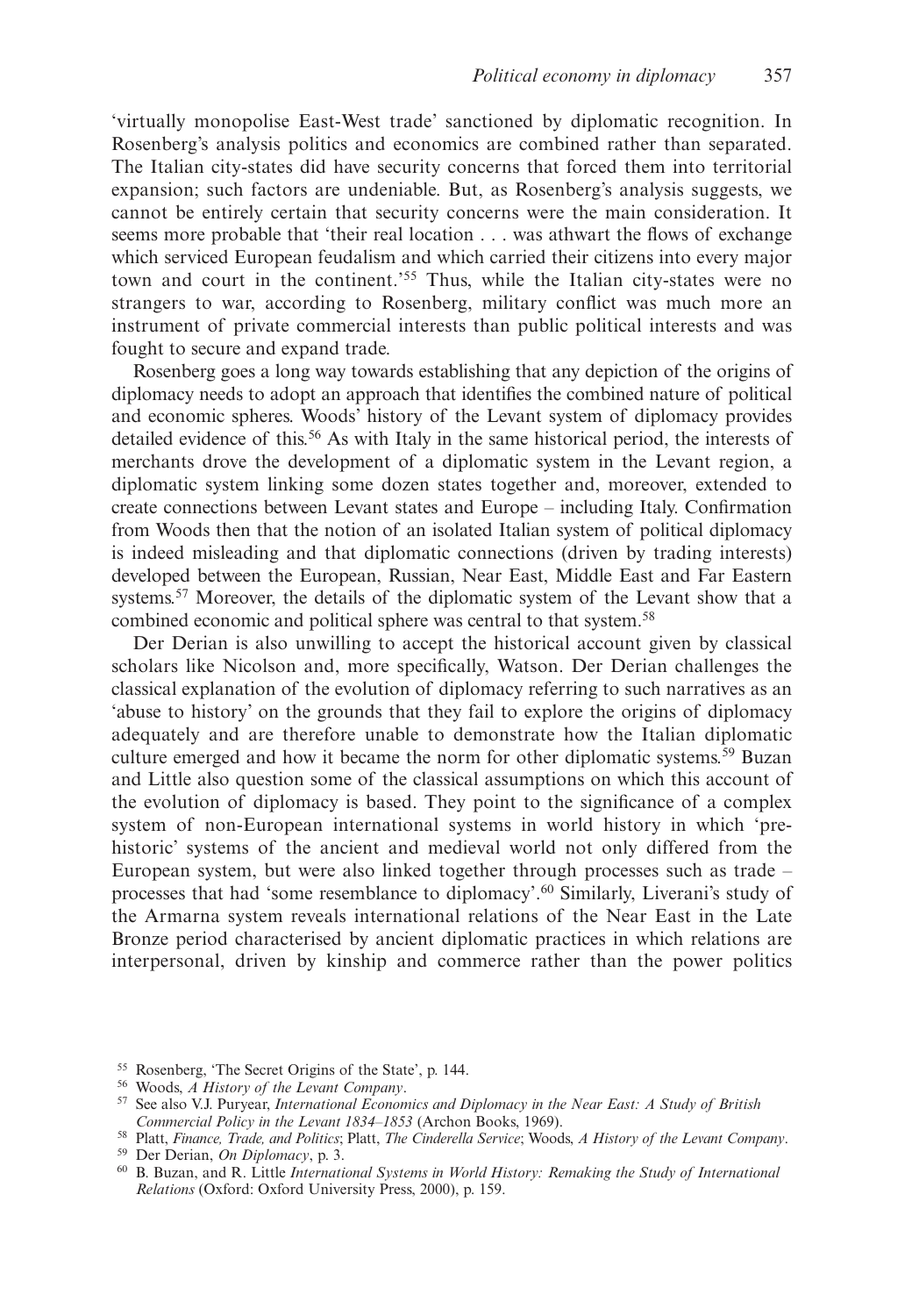associated with the later European system.61 These alternative histories suggest that diplomatic systems existed long before that of fifteenth century Europe and were constructed around various social processes.

## **The political economy of diplomacy**

The prominent line of argument in the canon of diplomatic studies that sees a constitutive relationship between diplomacy and state sovereignty, as well as a constitutive relationship between diplomatic systems and an anarchic system of sovereign states, emerges from a particular reading of history that is informed more by rationalist inferences than by empiricism. In contrast to the arguments presented in this article, this orthodoxy fails to recognise, let alone explain, the commercial activity of diplomats as a core element of diplomatic practice. This is because the traditional approach to diplomacy privileges political transactions and neglects economic transactions. As a result a key analytical difficulty has always been present in diplomatic studies. Namely, the conceptual framework of much of the diplomatic studies literature means that it is ill-suited to the study of commercial diplomacy in general. Therefore, by corollary, it is also ill-equipped for a more particular study of the changes to diplomatic practice currently underway in several countries.

To shift to an approach that seeks to understand and explain these significant changes we need to think about diplomacy in a post-rationalist framework. Broadly speaking this requires an ontology based on open-ended historical narratives of diplomacy that does not tie diplomacy to the state and 'the anarchy problematique', but rather sees diplomacy as a means of connecting cultures, economies and states in order to build and manage social relations at domestic and systemic levels. Thus a political economy of diplomacy would identify changes to diplomatic practice as products of the interaction of economic and political, as well as cultural,  $62$  discourse at domestic and systemic levels in particular historical periods.

Specifically if we are to understand and explain the functions and content of diplomatic practice we need to do what political economy does. We need to analyse social formation in diplomatic systems; that is, we need to disaggregate diplomatic systems so that we see diplomacy not as an instrument of an autonomous public actor (the state) but as an aggregate of public and private interests within the state similar to Jessop's strategic relational conception of the state as a social relation.<sup>63</sup> In this way current diplomatic practice then becomes a product of current aggregates of interests, the precise mix of which varies in time producing changes to diplomatic practice. In this way we might explain current reforms to diplomatic practice in terms of moves by private interests to use public political authority (the state) to control the market.

<sup>61</sup> M. Liverani, 'The Great Powers Club', in R. Cohen and R. Westbrook (eds.), *Armana Diplomacy: The Beginnings of International Relations* (Baltimore, MD: Johns Hopkins University Press, 2000). Note the exchange between Cohen and Berridge in this volume on whether the Armana constituted a diplomatic system.

 $62$  We refer to the approach as a political economy of diplomacy because here we have concentrated on commercial linkages. However, this is not to miss the cultural bases of the economy. On which see, for example, B. Jessop and N.-L. Sum, 'Pre-disciplinary and Post-disciplinary Perspectives', *New Political Economy*, 6 (2001), pp. 89–101.

<sup>63</sup> B. Jessop, *State Theory: Putting the Capitalist State in its Place* (Cambridge: Polity, 1990).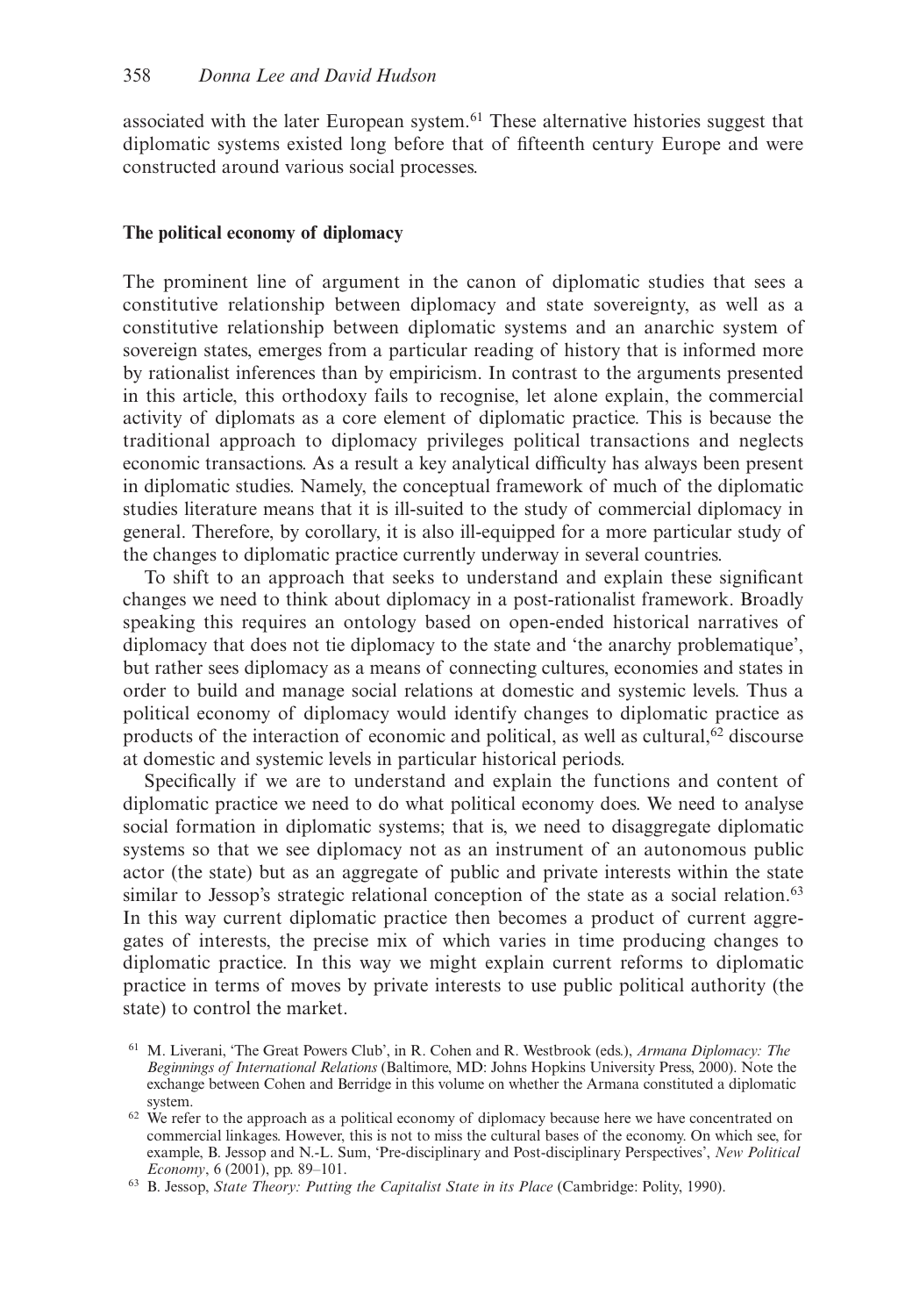Thus a political economy of diplomacy goes beyond the particular and narrow sense of the political, to a position where we recognise that *economics matters* in diplomacy. Not that we would wish to privilege economics in any essentialist manner, rather we see the necessity of integrating the political and the economic approach in order to help identify the *linkages* between public and private actors and interests – that is, the relationships between public and private within diplomatic systems. Then changes to diplomatic practice can be understood in terms of changes to public-private relationships within states that vary through time.

Adopting such an approach not only brings advantages to diplomatic studies, it also adds to our understanding of the international political economy in that it forces a recognition that agents – that is diplomats – are significant actors and part of a dense, yet unexplored, network of market actors in the world economy. After all, current commercial diplomacy – the promotion of inward and outward investment as well as exports – involves the search for competitive advantage in the world economy by diplomat-business alliances. An International Political Economy (IPE) agenda that includes analysis of current diplomatic practice with its emphasis on commercial diplomacy may well expose the connections between human agency and systemic transformation and stability – and thus add to debates about the relationship between structure and agency in IPE. By identifying diplomat-business alliances as significant actors in the world economy we are, to use Robert O'Brien's phrase, 'rediscovering human agency'64 and moving beyond the state-centred focus of some leading scholars in IPE.65 In recognising relationships between business and diplomats, an IPE agenda that includes the study of current diplomatic practice would also contribute to current IPE debates such as that over the 'privatisation' or 'marketisation' of the state and the issue of state capacity within the world economy.66 Thus we would claim that a political economy approach to diplomacy has a double advantage  $-$  it adds to the theoretical and empirical utility of diplomatic studies as well as IPE.

<sup>64</sup> R. O'Brien, 'Labour and IPE: rediscovering human agency', in R. Palan (ed.) *Global Political Economy: Contemporary Theories*, RIPE Series in Global Political Economy (London: Routledge, 2000). On this point in relation to globalisation, see also C. Hay and D. Marsh (eds.), *Demystifying Globalisation* (Basingstoke: Palgrave, 2000).

<sup>65</sup> R. Krasner, 'International Political Economy: Abiding Discord', *Review of International Political Economy,* 1 (1994), pp. 13–19. And for a critical response, S. Strange, 'Wake up, Krasner! The World *Has* Changed', *Review of International Political Economy,* 1 (1994), pp. 209–19.

<sup>66</sup> There is a vast literature on state capacity in the global economy. An indicative bibliography includes S. Berger and R. Dore (eds.), *National Diversity and Global Capitalism* (Ithaca, NY: Cornell University Press, 1996); R Boyer and D. Drache, *States Against Markets: The Limits of Globalisation* (London: Routledge, 1996): P.G. Cerny, *The Changing Architecture of Politics* (London: Sage, 1990): P.G. Cerny, 'Paradoxes of the Competition State: The Dynamics of Political Globalisation', *Government and Opposition*, 32 (1997), pp. 251–74; I. Clark, *Globalization and International Relations Theory* (Oxford: Oxford University Press, 1999); C. Crouch and W. Streeck (eds.), *Political Economy of Modern Capitalism: Mapping Convergence and Diversity* (London: Sage, 1997); I. Douglas, 'Globalisation and the End of the State?', *New Political Economy*, 2 (1997), pp. 165–79; P. Evans, 'The Eclipse of the State? Reflections on Stateness in an Era of Globalization', *World Politics*, 50 (1997), pp. 62–87; G. Garrett, *Partisan Politics in the Global Economy* (Cambridge: Cambridge University Press, 1998); R.J. Holton, *Globalisation and the Nation-State* (London: Macmillan, 1998); C. May, 'States in the International Political Economy: Retreat or Transition?', *Review of International Political Economy*, 5 (1998), pp. 157–63; K. Ohmae, *The Borderless World* (London: Collins, 1990); K. Ohmae, *The End of the Nation State* (New York: Free Press, 1995); L. Panitch, 'Rethinking the Role of the State', in J.H. Mittelman (ed.), *Globalization: Critical Reflections* (London: Lynne Reinner, 1997); S. Strange, *The Retreat of the State: The Diffusion of Power in the World Economy* (Cambridge: Cambridge University Press, 1996); L. Weiss, *The Myth of the Powerless State* (Cambridge: Polity, 1998).